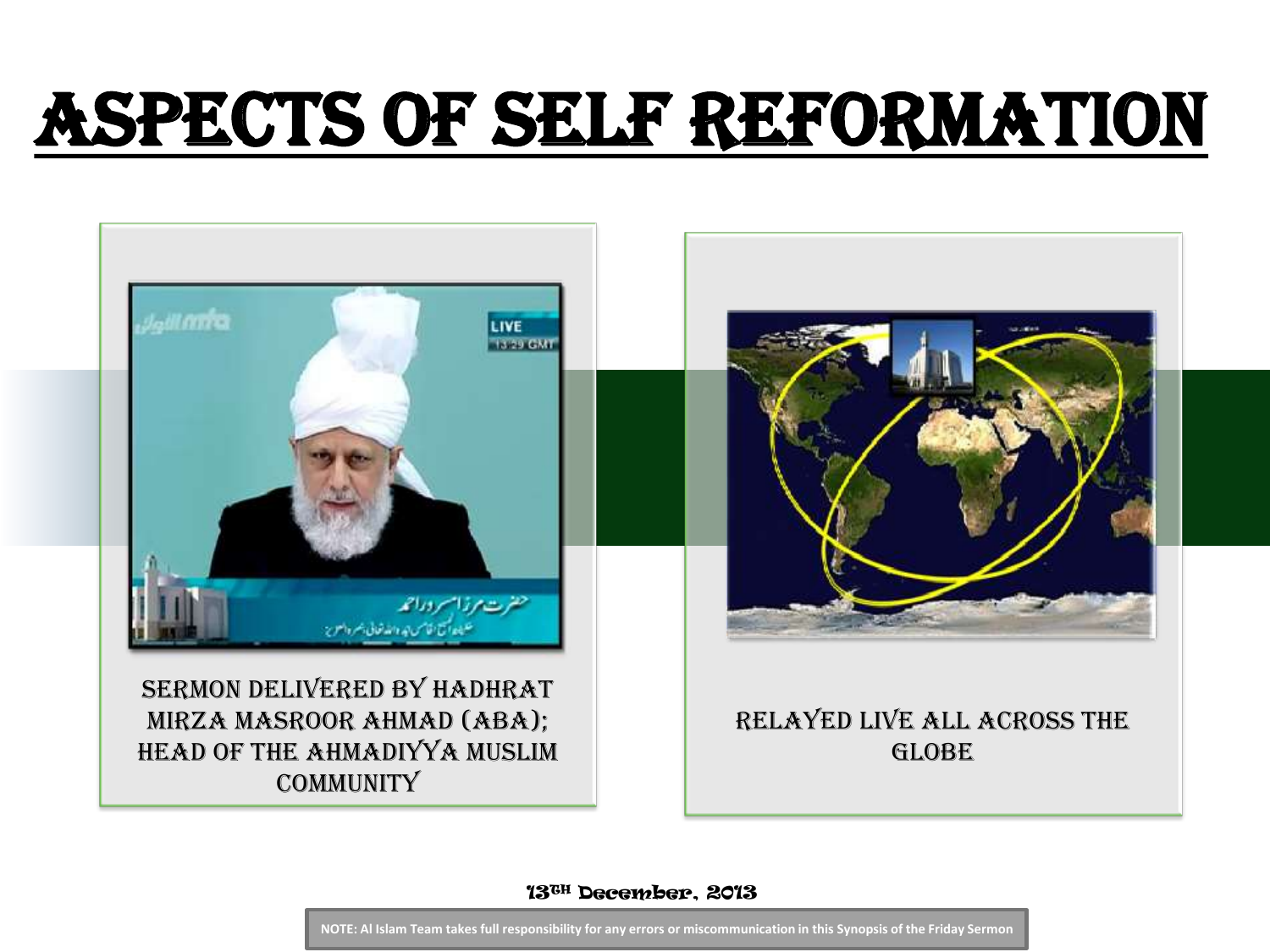

AL ISLAM

❀

| If we carry out an honest self-analysis, we will realize that upon<br>advice, we do try to reform ourselves but the effects is not long<br>lasting  |
|-----------------------------------------------------------------------------------------------------------------------------------------------------|
| One of the reasons that our reformation efforts do not have the<br>long-term effects is the wrongful notion that some sins are small!               |
| Remember, the Islamic concept is that a great virtuous deed is the<br>one that one finds most difficult to do and is different for every<br>person. |
| Similarly, a great evil for a given person is the evil deed that is<br>most difficult to avoid.                                                     |
| The second cause that hinders practical reformation is the<br>environment, both at home and the society.                                            |
| Martyrdom in Syria                                                                                                                                  |

13TH December, 2013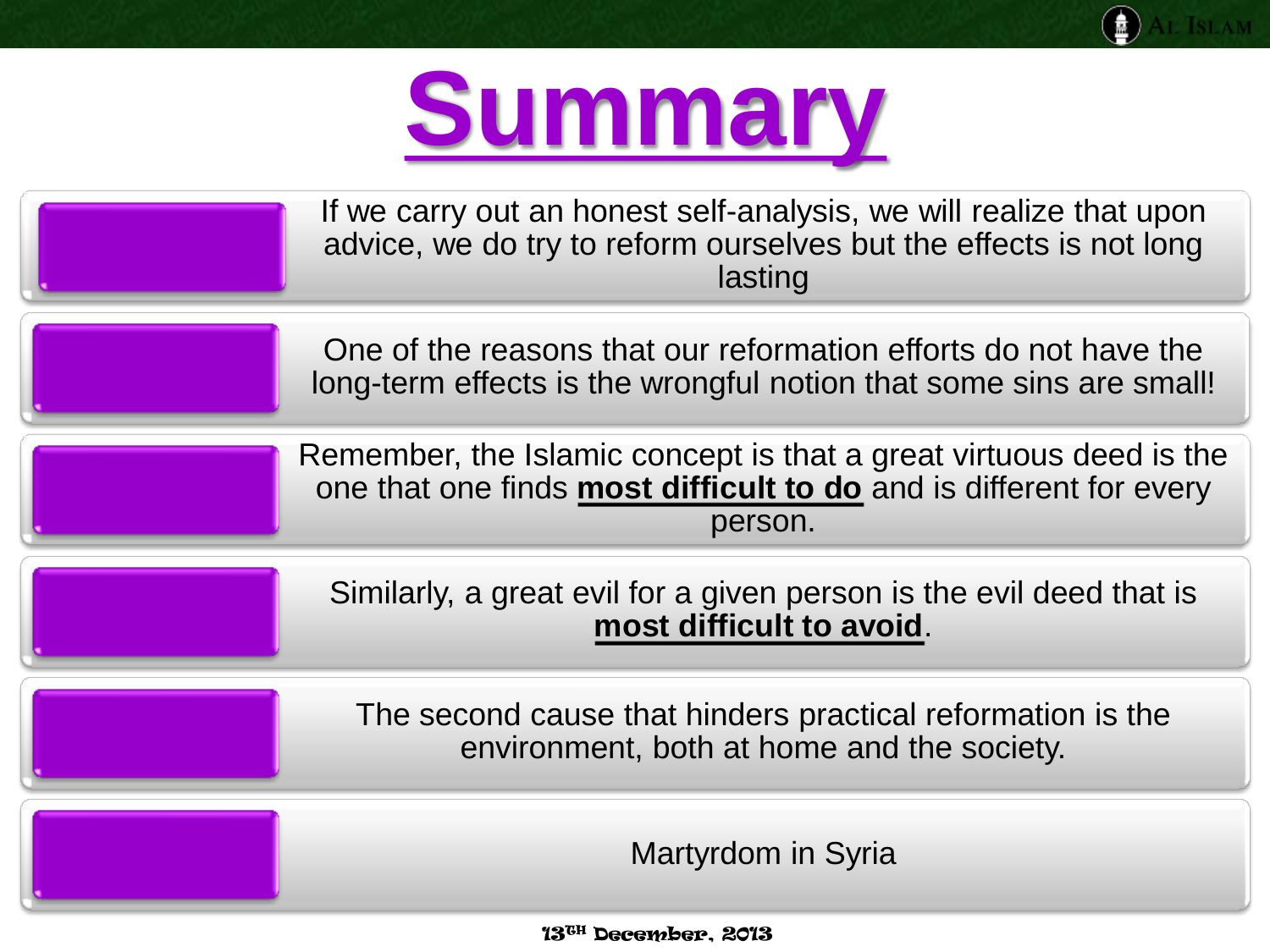**1. It is a misconception that some sins/virtues are small**

**Great sin and great virtue are different for each person depending upon their circumstances**

**2. Environment at home and society also hinders longterm reformation** I have been speaking in the last two Friday Sermons about the subject of practical, effective, personal reformation.

I've presented in my previous Friday Sermon the advice of the Promised Messiah (as) concerning selfreformation , in the form of questions and answers,

By asking those questions, I was trying to focus the minds to think as to whether we are engaged in these acts of righteousness or not.

But our practical reformation does not only have to do with these few things.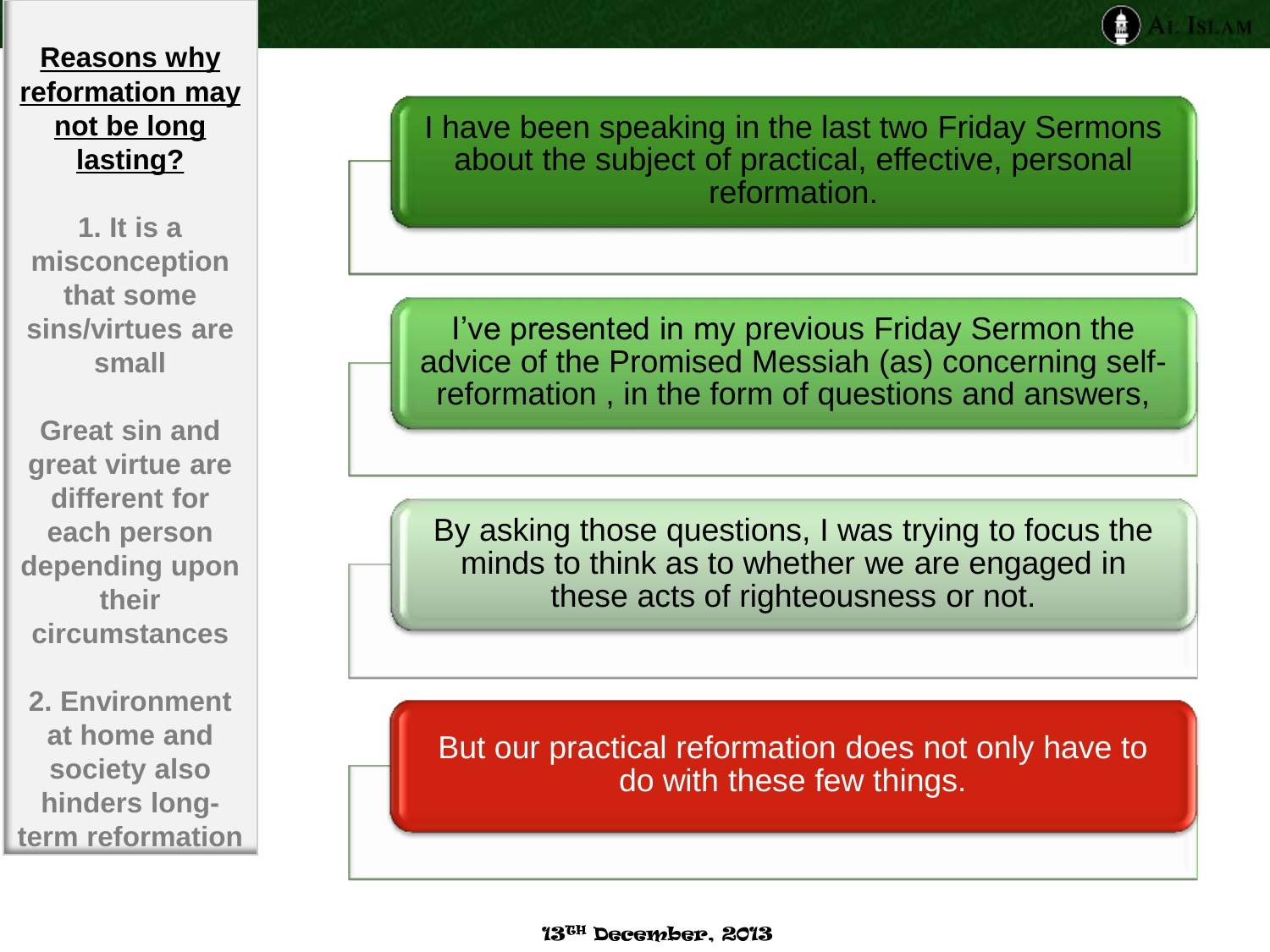**1. It is a misconception that some sins/virtues are small**

**Great sin and great virtue are different for each person depending upon their circumstances**

**2. Environment at home and society also hinders longterm reformation**

This is why the Promised Messiah (as) has stated in "Our Teachings," and for the benefit of our reformation, that, "I say to you truly that whosoever from among you is guilty of not attending to even the smallest of the commandments from among the 700 contained in the Holy Quran, he shuts the door of salvation upon himself with his own hands."

This is a matter of great fear and concern for us. We need to take great care, therefore, before taking a single step or undertaking the smallest

13TH December, 2013

action.

I have said this in my previous sermons also, the purpose of the coming of the Promised Messiah (as) was to establish the teachings of the Holy Quran upon us and enable us to follow the sunna, the practical exemplary life of the Holy Prophet Muhammad (sa).

And to fulfill this purpose he drew our attention to these matters again and again.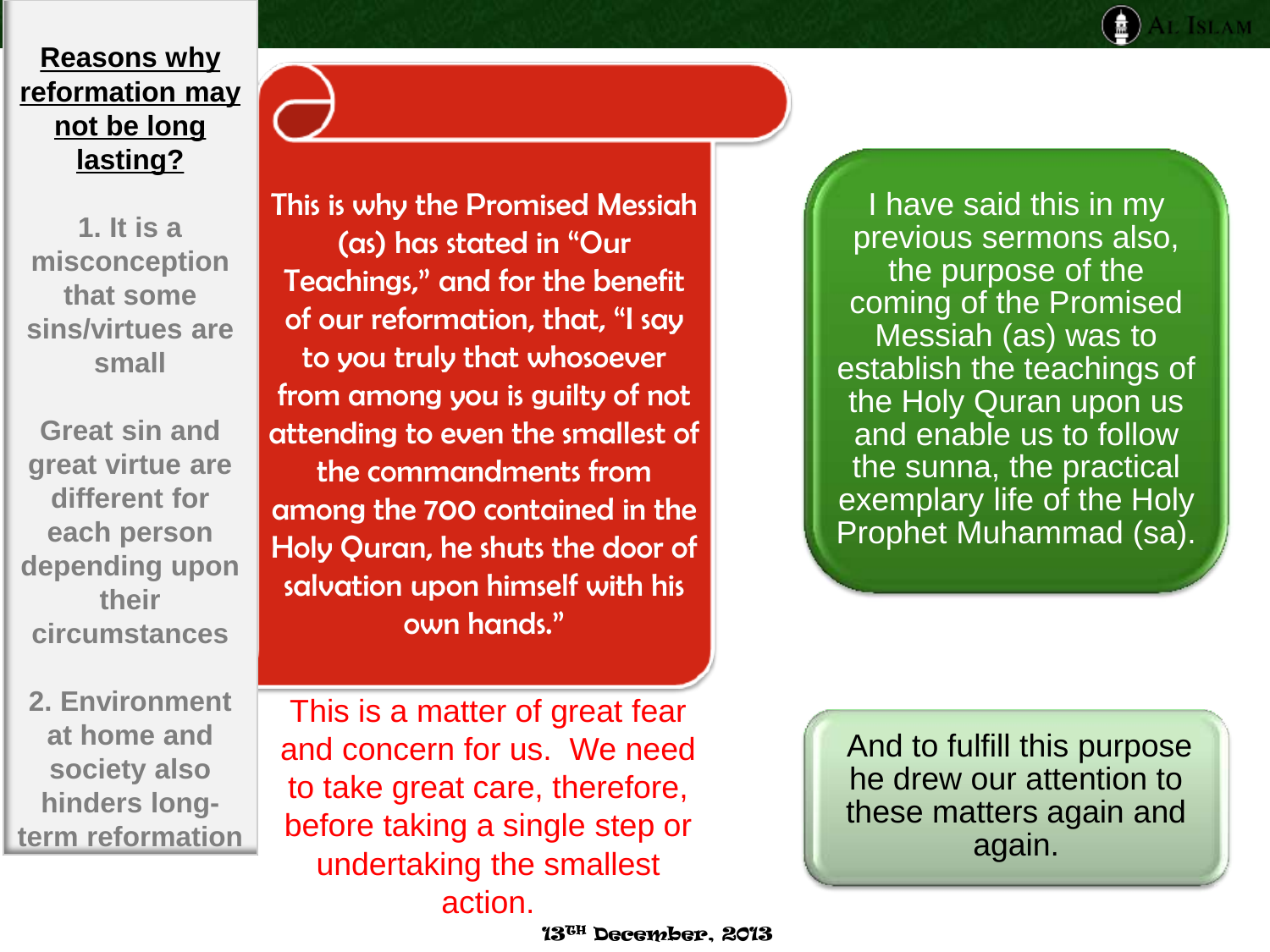**1. It is a misconception that some sins/virtues are small**

**Great sin and great virtue are different for each person depending upon their circumstances**

**2. Environment at home and society also hinders longterm reformation**

If we carry out an honest self-analysis, we will realize that when our attention is drawn to reformation, we do try to reform ourselves but the effects is not long lasting and soon we revert back to our old selves.

The situation is like that of the jack in the box that remains in the box as long as the lid covers it.

However, the instant that the lid is lifted it jumps out.

So we reform when being advised, but as soon as the pressure of advices and discussions stops, the spring of a person's own self or the spring that incites to evil again causes most people to jump back into their same old ways and old sins return.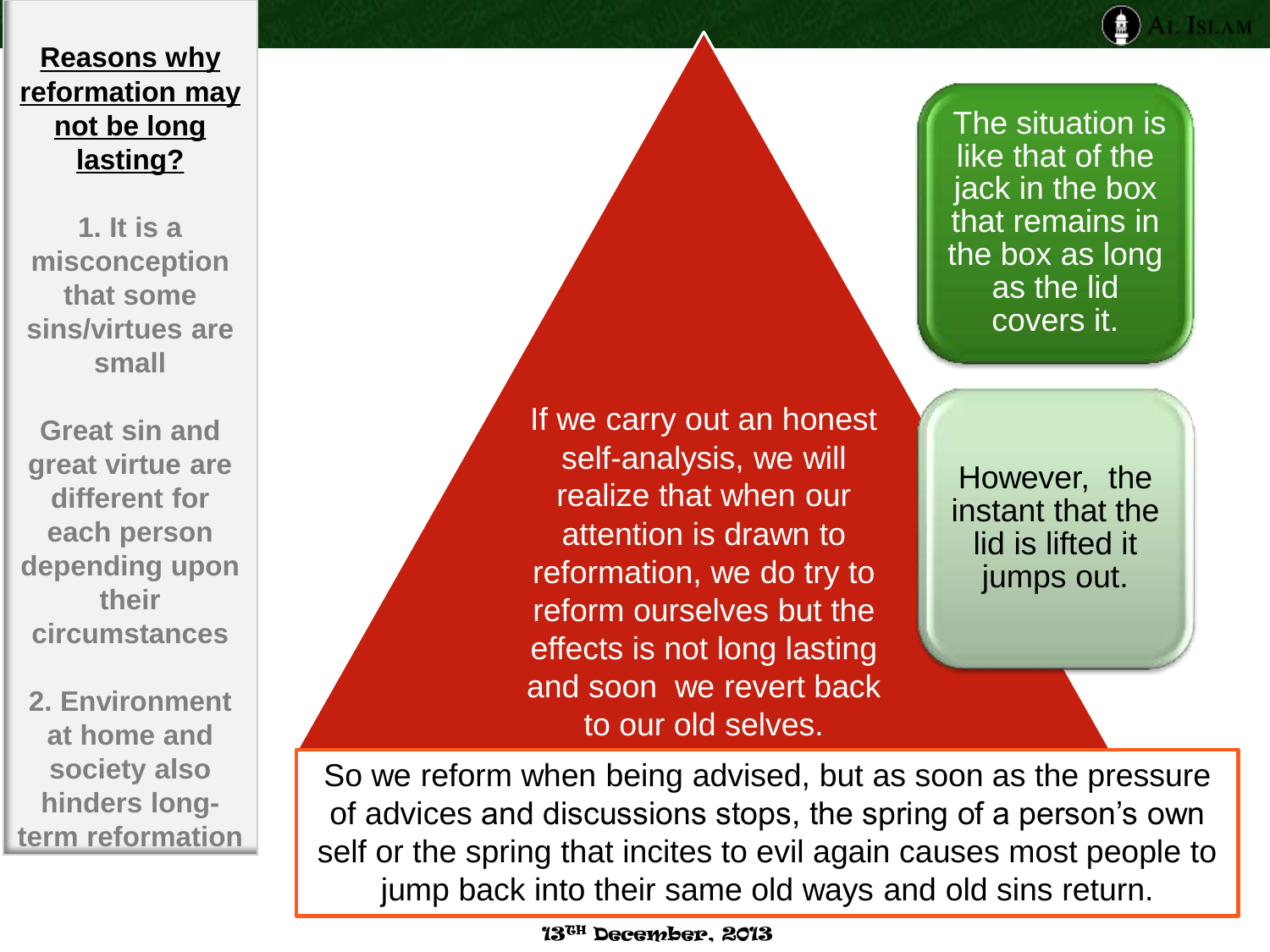**1. It is a misconception that some sins/virtues are small**

**Great sin and great virtue are different for each person depending upon their circumstances**

**2. Environment at home and society also hinders longterm reformation**

One of the reasons that our reformation efforts do not have long term effects is the idea that some sins are big and others small. Such a concept is an obstacle in attaining long term practical reformation.

- By regarding any sin as small or insignificant, man become audacious - committing a small sin seem acceptable.
- By regarding any sin as small, the wickedness of such actions does not seem important.
	- Man begins to think that carrying out a small sin is harmless or that its punishment is not very severe.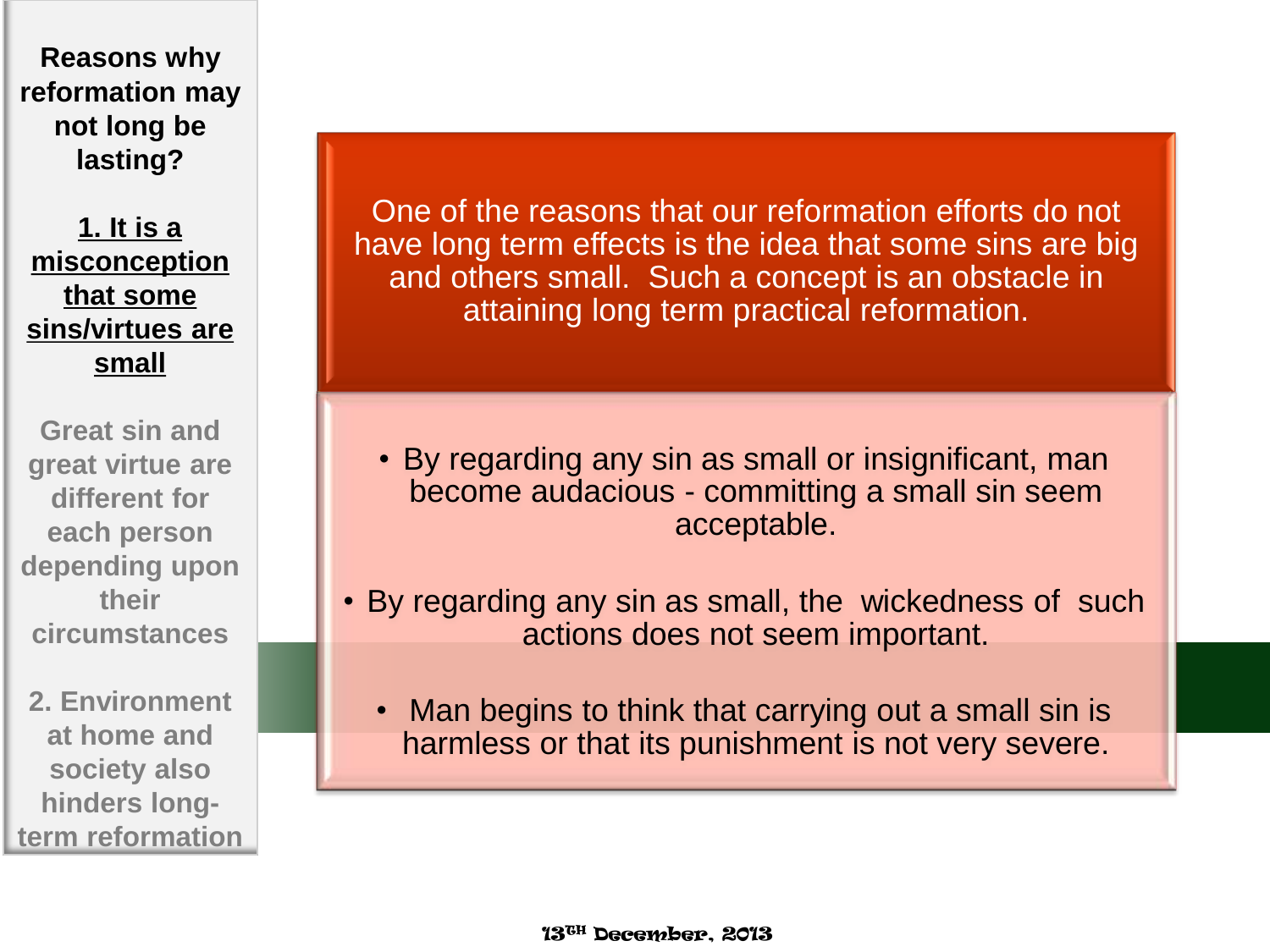**1. It is a misconception that some sins/virtues are small**

**Great sin and great virtue are different for each person depending upon their circumstances**

**2. Environment at home and society also hinders longterm reformation**

The Promised Messiah (as) says:

"That if someone becomes ill, regardless of whether his illness is small or great, if no remedy is sought for the illness …, the person cannot become well.

A small dark patch once it appears on the face of a person causes great concern lest it should grow and darken the whole face ...

There is a similar dark patch that evil deeds cause to appear on a person's heart. **Small sins become big sins due to one not taking care to avoid them.** 

The small sin is that same small dark patch that grows ultimately to darken the entire face of the person afflicted."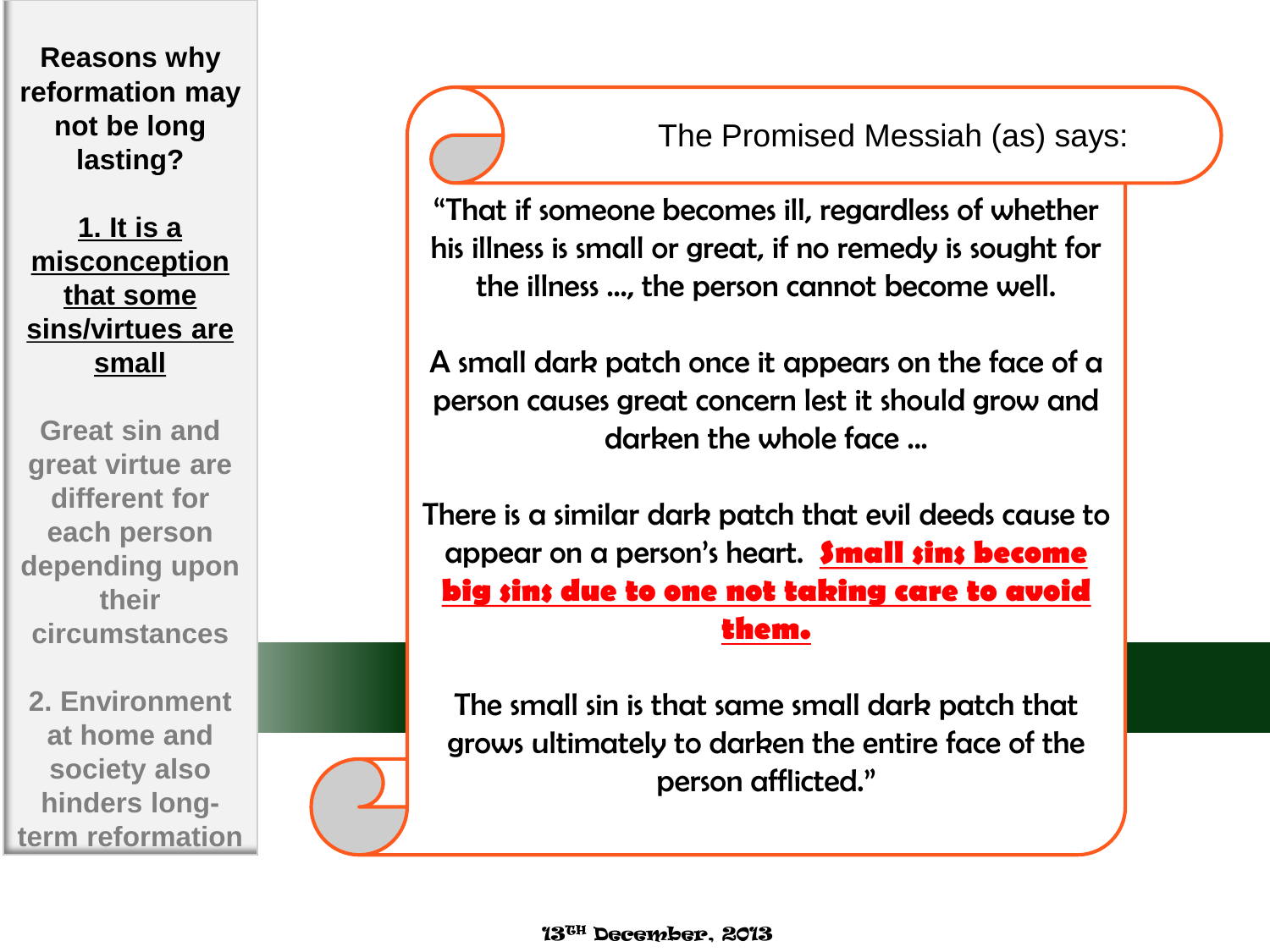**1. It is a misconception that some sins/virtues are small**

**Great sin and great virtue are different for each person depending upon their circumstances**

**2. Environment at home and society also hinders longterm reformation** Allah, the Almighty, has assigned a punishment for every small and big sin.

The Holy Prophet (sa) has discussed and described small and big sins and good deeds, …

When asked, what a great and virtuous deed was, the Holy Prophet (pnuh) gave different responses to different people, such as serving one's parents, offering tahajjud and to join in jihad.

So it becomes clear that for different people and different circumstances the great virtuous deed is different.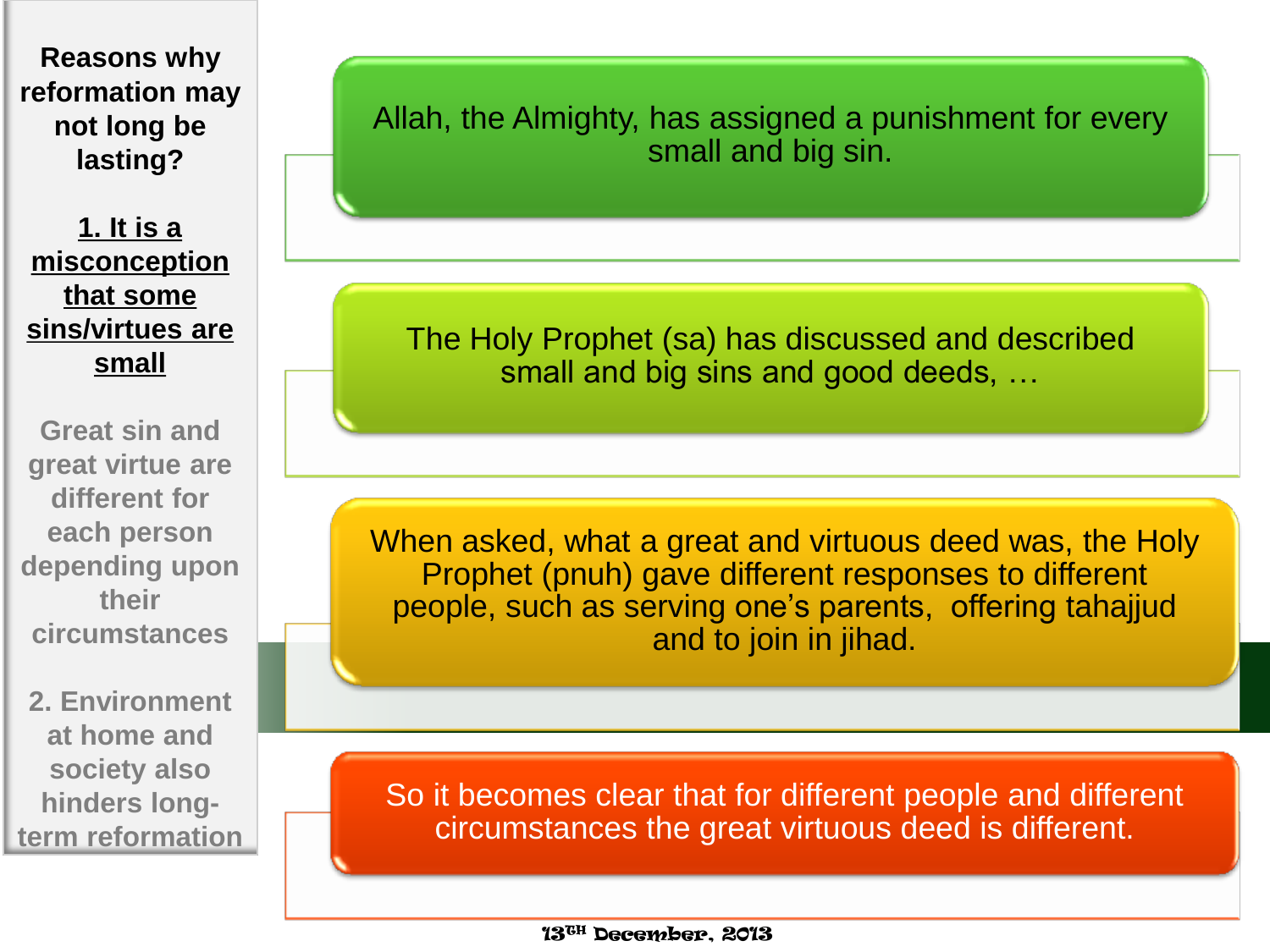**1. It is a misconception that some sins/virtues are small**

**Great sin and great virtue are different for each person depending upon their circumstances**

**2. Environment at home and society also hinders longterm reformation** Let me also say a few words with regard to jihad because it is alleged that we do not participate in jihad.



In that age when Islam was being attacked from all sides by the sword, the jihad with the sword was a very big virtue.

Under those circumstances, anyone who would not join in Jihad without any valid reason is deemed worthy of punishment.

But in the time of the Promised Messiah (as), the Holy Prophet (sa) had said that he would bring the wars to an end …

> … because the ways and means of attack on Islam would have changed.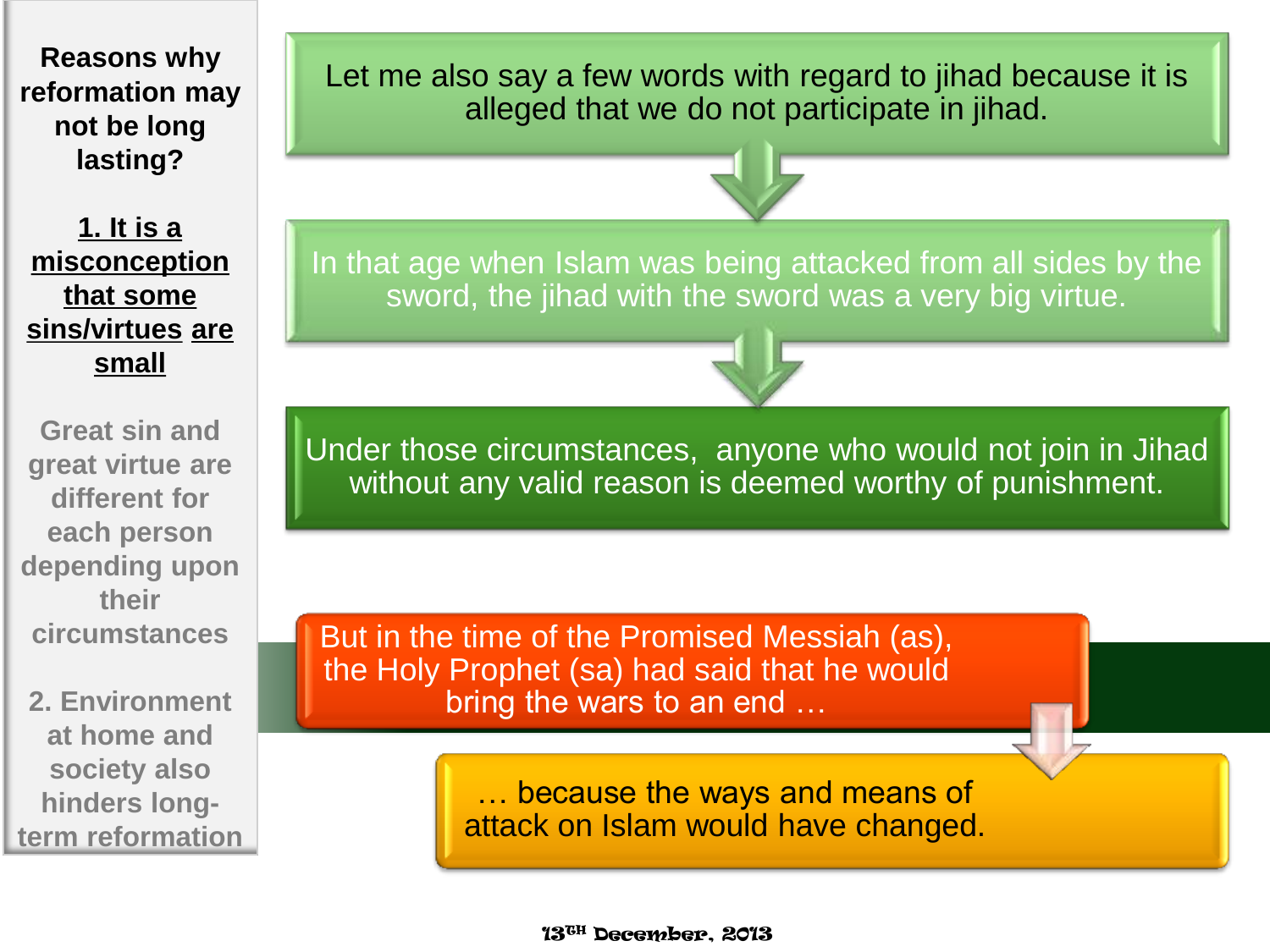**1. It is a misconception that some sins/virtues are small**

**Great sin and great virtue are different for each person depending upon their circumstances**

**2. Environment at home and society also hinders longterm reformation** It was foretold that at the time of the Messiah of later days, Islam, the faith, would not be attacked by the sword. Indeed, the attacks on Islam would come from the media and press and other means of communication.

It was also foretold that the Promised Messiah (as) and his Jama'at would use the same means to defend Islam.

Now the action that can be called virtuous and allowed form of jihad that is **the jihad of spreading the teachings**  of the Holy Quran, or the jihad of knowledge, the jihad of spreading the message and beautiful teachings of Islam using the press media and the available means of communication.

However, anyone who engages in this type of jihad but does not discharge his duties towards his wife and children and does not take care of their needs is indeed guilty of a **grave sin**.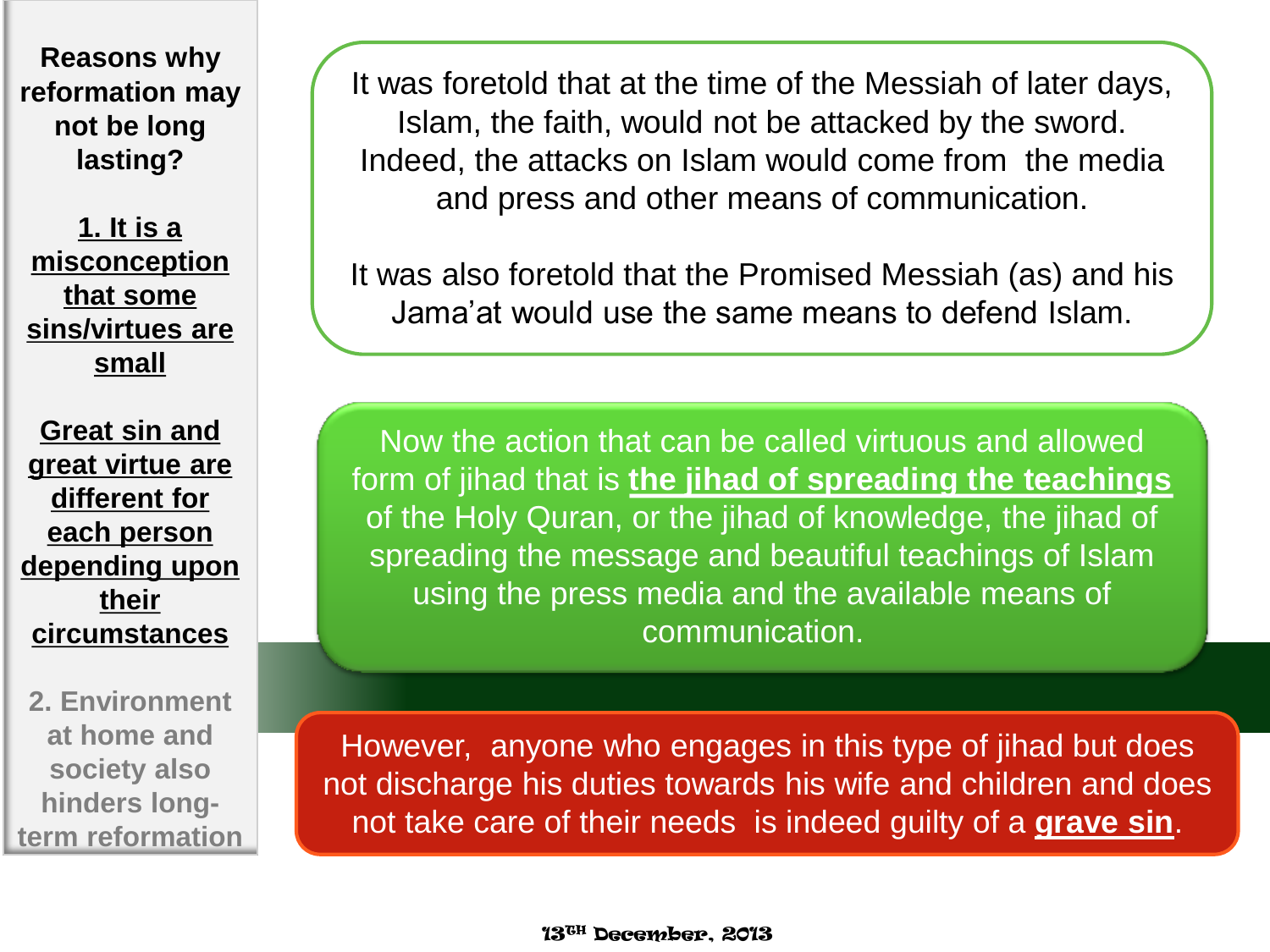**1. It is a misconception that some sins/virtues are small**

**Great sin and great virtue are different for each person depending upon their circumstances**

**2. Environment at home and society also hinders longterm reformation**

Once the Holy Prophet (sa) told a Muslim that the big and virtuous thing for him was to serve his parents instead of going to Jihad.

So for every person, the bigger and more important virtue depends on the occasion and their circumstances.

Also, the grave sin for every one is different according to their circumstances and conditions.

For example, some people may not commit sins such as mistreating others, killing etc. as they regard these bad deeds.

But they may be in habit of gambling and waste large amounts of money in pursuit of gambling.

So, the grave sin for such persons would be wasting large sums of money.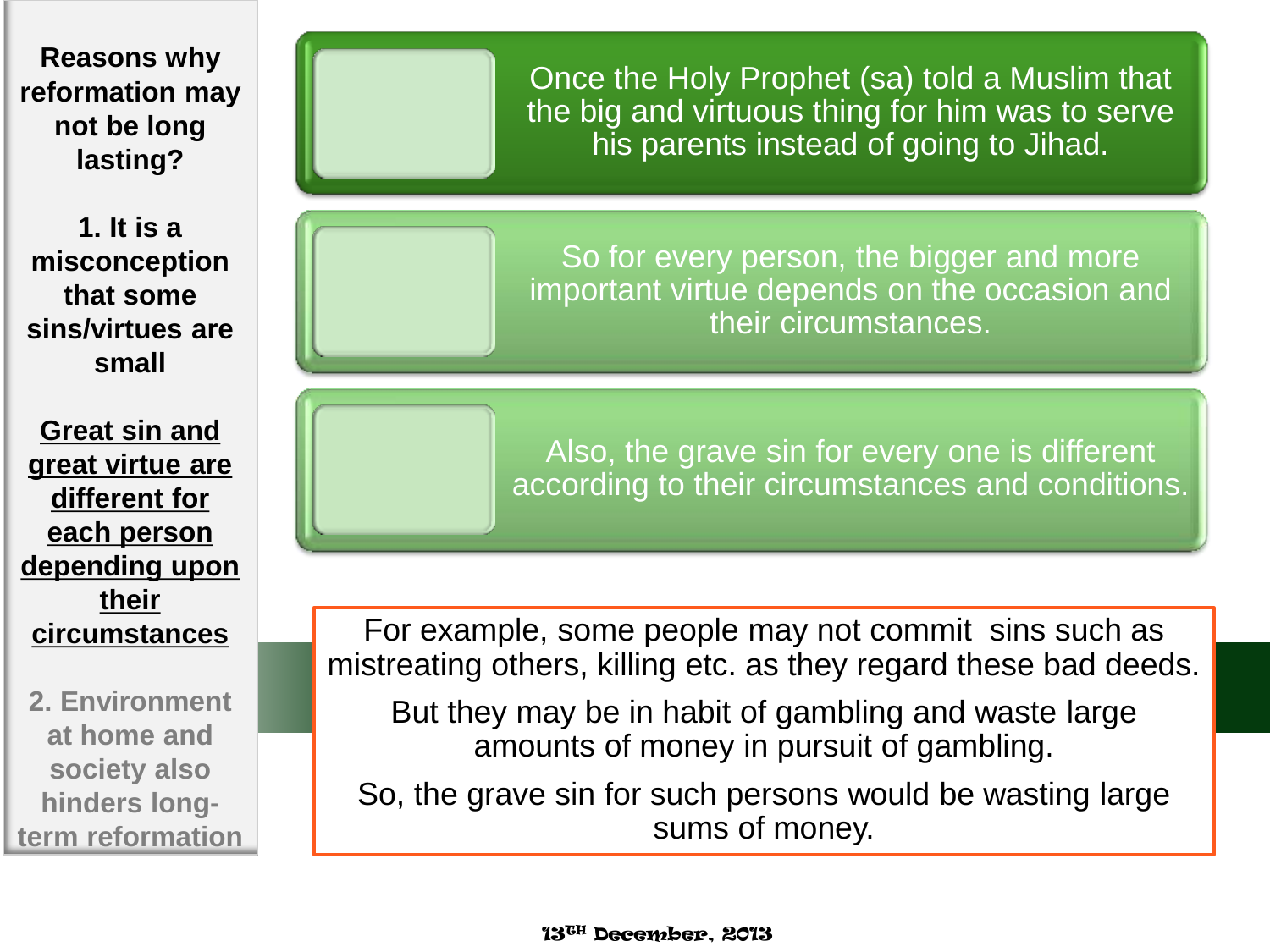**1. It is a misconception that some sins/virtues are small**

**Great sin and great virtue are different for each person depending upon their circumstances**

**2. Environment at home and society also hinders longterm reformation**

If woman does not adopt a modest and chaste mode of dress and does not take care of the needs of purdah when she goes outside the home.

Despite being an Ahmadi Muslim, she goes about without a head-covering, without a hijab or a scarf or a shawl.

She wears a tight dress that displays her physical beauty…

But, she is generous and hates telling lies.

So for her, the great virtue would be to act on the Quranic commandment of Purdah and modesty.

The commandment that she neglected regarding it as a minor virtue, but this by not adhering to Purdah, she remains vulnerable to greater sins.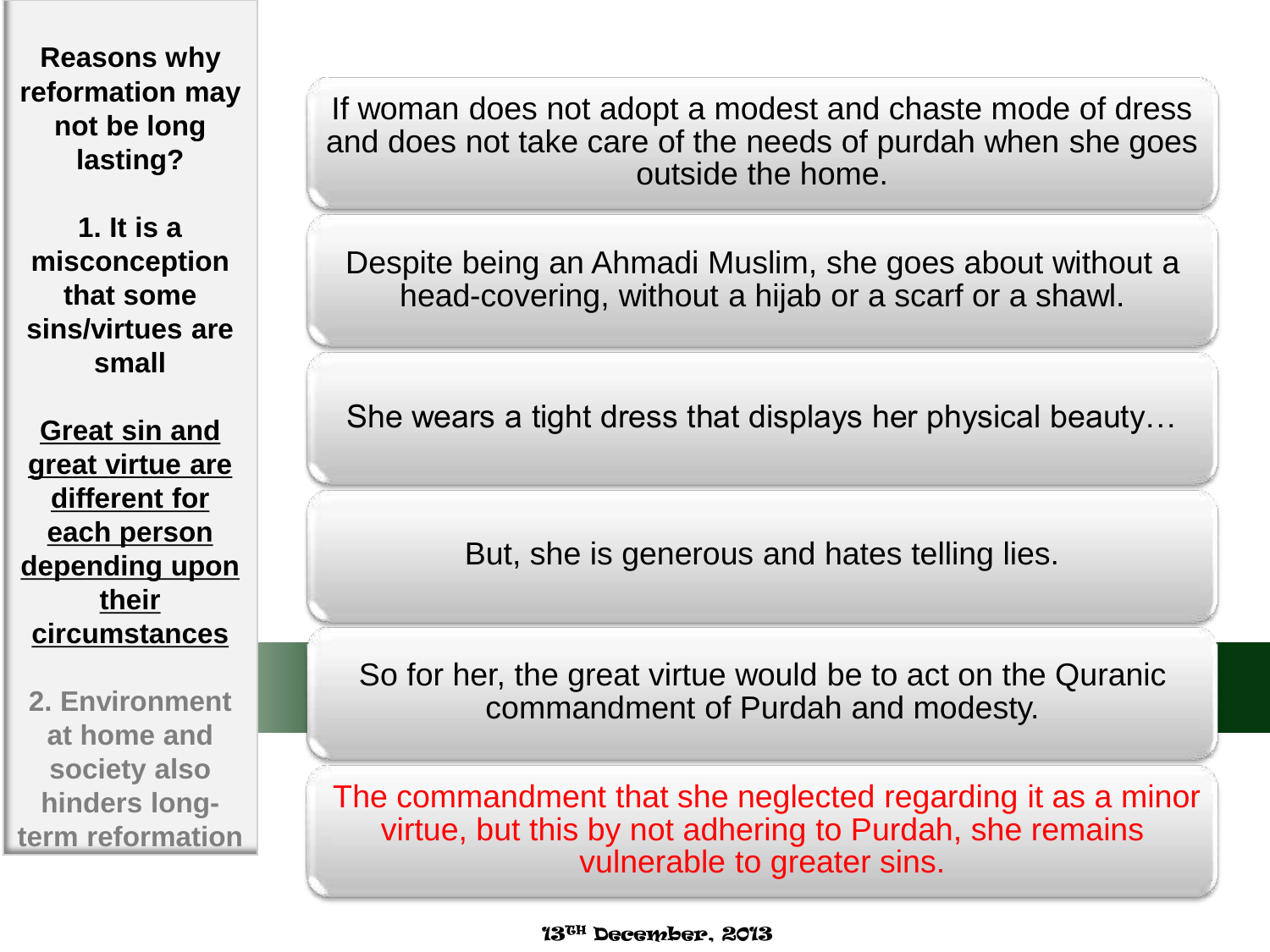**1. It is a misconception that some sins/virtues are small**

**Great sin and great virtue are different for each person depending upon their circumstances**

**2. Environment at home and society also hinders longterm reformation** So suffice it to say that every good or evil deed has to be measured and seen in the context of every person's own situation and circumstances.

It is clear that the definition of a big sin or a virtue for a given person is determined by the individual circumstances of a person.

So long as one regards some evils small and others big, a person cannot safeguard himself from evil nor can one become blessed with the opportunity to do goodness.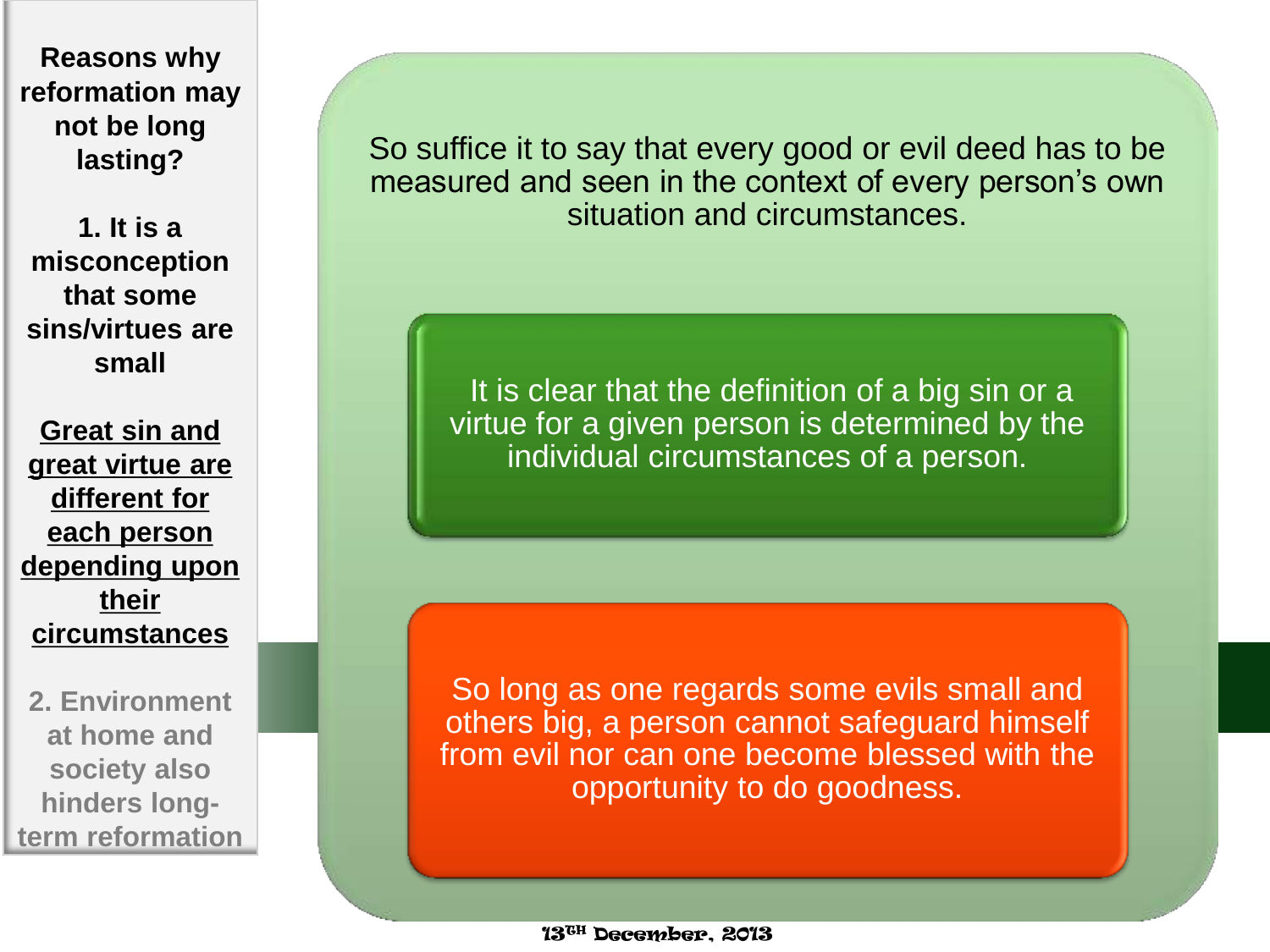**1. It is a misconception that some sins/virtues are small**

**Great sin and great virtue are different for each person depending upon their circumstances**

**2. Environment at home and society also hinders longterm reformation** It is vital to understand that the big evils for a given person are all those which one finds one's self unable to give up and which have become a part of his habitual actions.



Thus, from the outset, it needs to be understood that it is not the measure of the evil or good deed that makes it big or small sin or a virtue.

We will not attain conviction to do good and avoid evil, as long as we go on believing that some sins or virtues are small.

Our actions will become strong when we will keep this advice of the Promised Messiah in front of us that the **one who does not act on the 700 commandments of the Holy Quran closes the door of salvation upon himself**.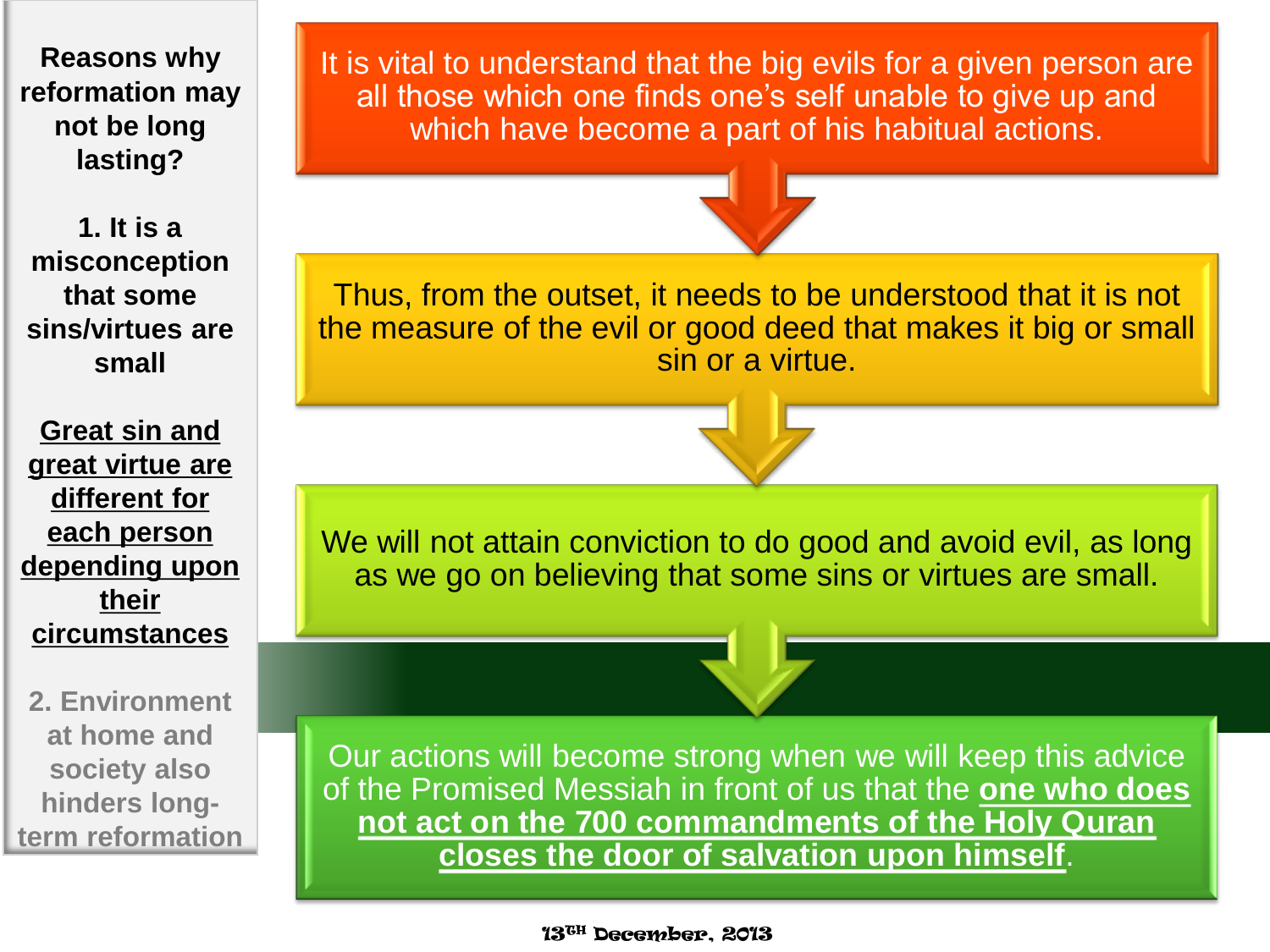**1. It is a misconception that some sins/virtues are small**

**Great sin and great virtue are different for each person depending upon their circumstances**

**2. Environment at home and society also hinders longterm reformation**

Once the Promised Messiah (as) was making an address in the month of Ramadhan, in Amritsar. He was offered and took a sip of cup of tea because his throat was dry. He was travelling and hence was exempt from fasting according to the teachings of the Holy Quran.

> • Upon seeing this, the non-Ahmadis sitting there raised a hue and cry that look, he claims to be a Mahdi and yet is not fasting in the month of Ramadan.

> > In the estimation of those people the importance of keeping a fast is such that they keep a fast even if it means disobeying a commandment of God; in the sight of God the fast of such a one is no fast at all, he simply remains hungry and thirsty.

Such people have set up their own standards of big and small virtues and sins and as a consequence they try to attain to what they think to be a big virtuous deed.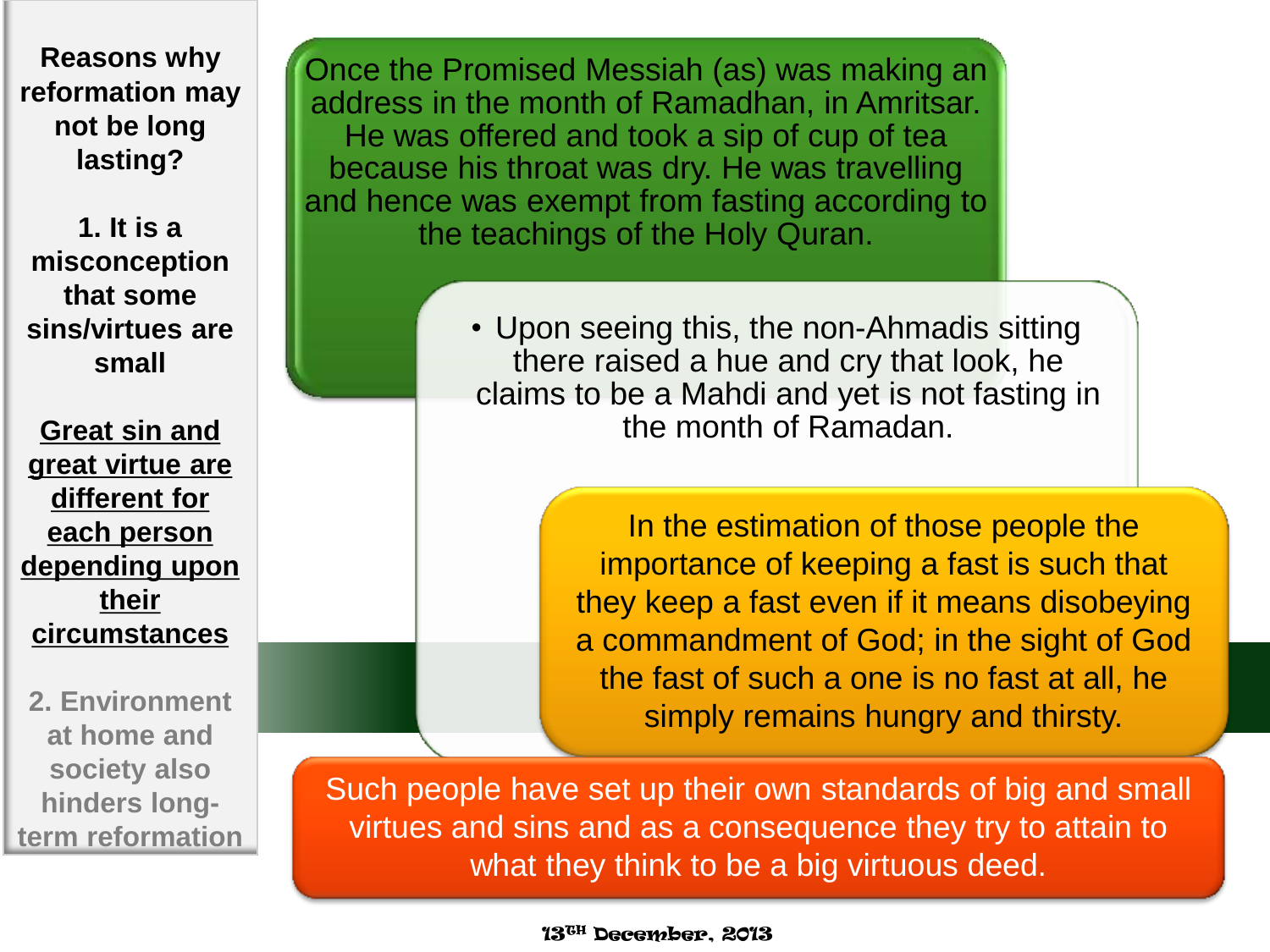**1. It is a misconception that some sins/virtues are small**

**Great sin and great virtue are different for each person depending upon their circumstances**

**2. Environment at home and society also hinders longterm reformation** By regarding any sinful act as minor, we will have the motivation to confront this.

By not confronting these, we will not be able be give these sins up

And so they go on getting deeper into evil by committing one evil deed and then the next!

Remember, the Islamic concept is that a great virtuous deed is the one that one finds **most difficult to do** and is different for every person.

Similarly, a great evil for a given person is the evil deed that is **most difficult to avoid**.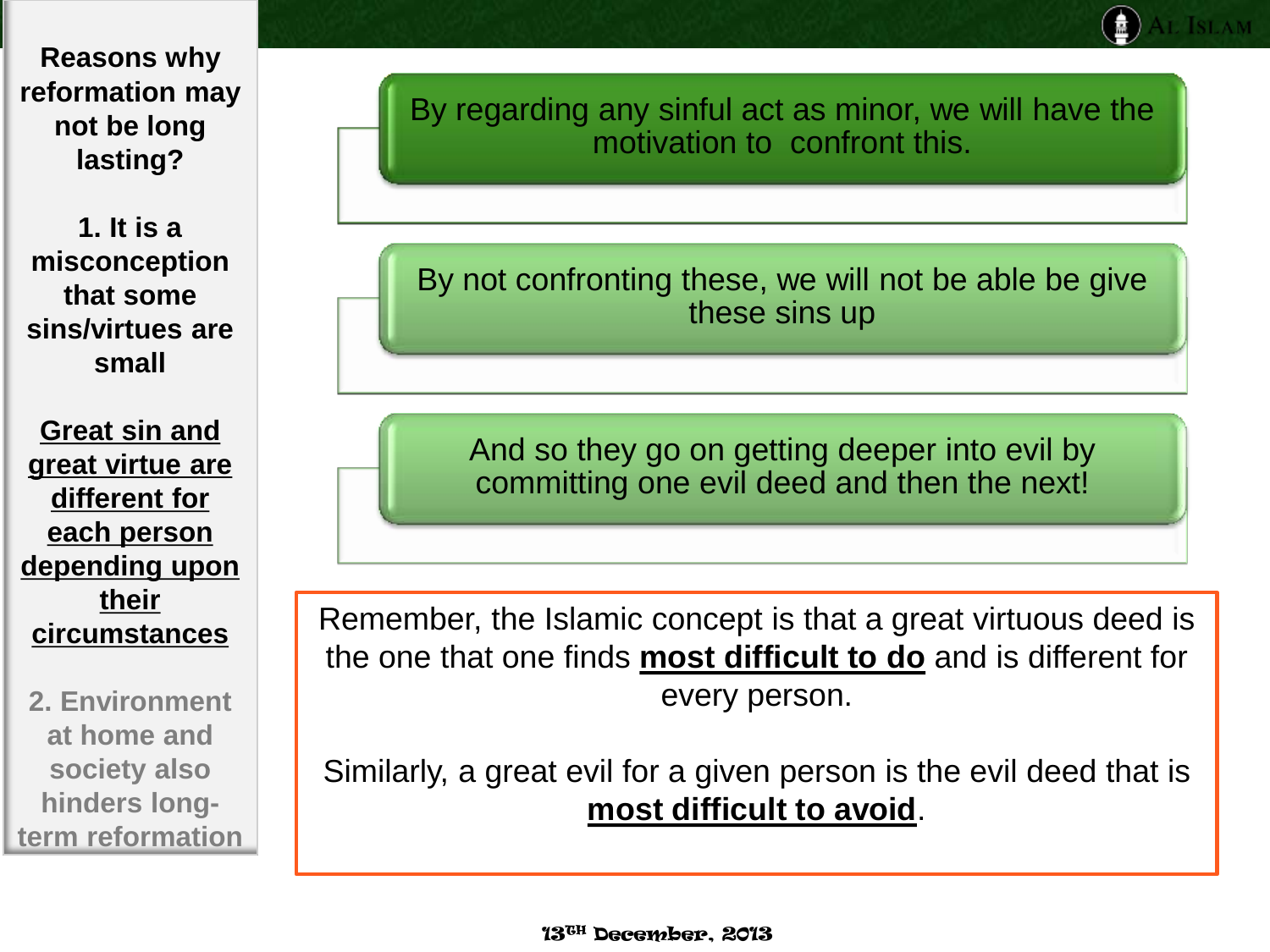**1. It is a misconception that some sins/virtues are small**

**Great sin and great virtue are different for each person depending upon their circumstances**

**2. Environment at home and society also hinders longterm reformation**

So, if we are desirous of reforming ourselves, then must try to adopt every good and virtuous act and do our best to save ourselves from every evil and sinful deed.

Not adhering to, what one regards as small virtues can deprive one of doing good deeds altogether

Similarly, many apparently small bad deeds, cause irreparable damage to one's spirituality and righteousness and deprive one of becoming the recipient of the bounties of purity and piety from God.

In Addition, if one does not abandon the doing of some evil deeds, the seed of the evil deed remains intact and sprouts the moment an occasion presents itself.

**Great care needs to be paid to this.**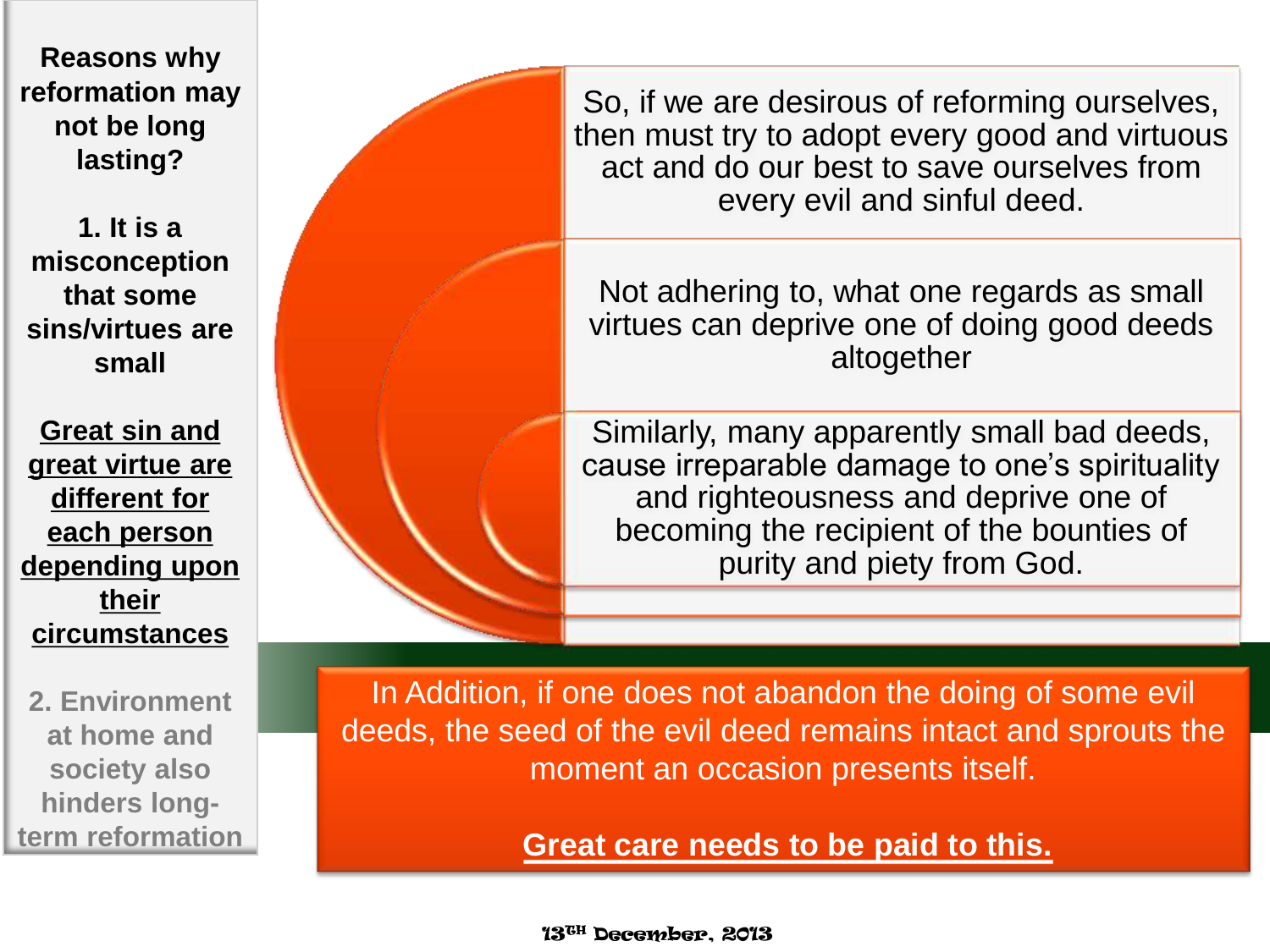**1. It is a misconception that some sins/virtues are small**

**Great sin and great virtue are different for each person depending upon their circumstances**

**2. Environment at home and society also hinders longterm reformation**

We will be able to uproot evil with the collective strength of the community once all people will begin to think along the same lines.

> Muslims may be involved in many wrong practices, but as a group they instinctively avoid eating pork, even those born and brought up in the West.

> > This is due to that sentiment which has been developed among the Muslims as a whole community.

**So in order to attain lasting reformation of our characters, we need to promote the collective understanding that even a small righteous act of goodness is a big virtue and that even a small evil act is a grave sin.**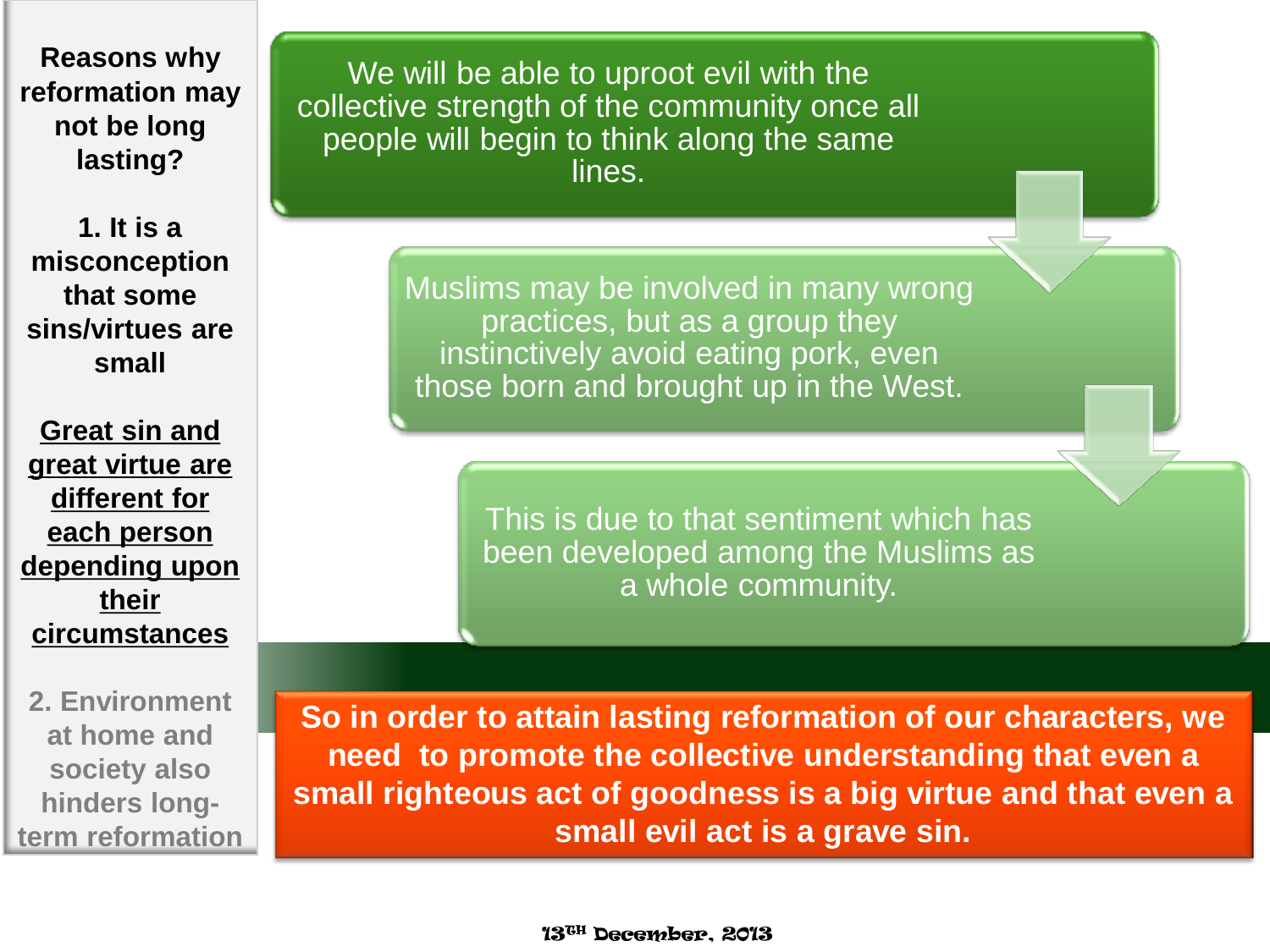**1. It is a misconception that some sins/virtues are small**

**Great sin and great virtue are different for each person depending upon their circumstances**

**2. Environment at home and society also hinders longterm reformation** The second cause that hinders practical reformation is the environment and the tendency to copy others.

Allah, the Exalted, has placed this tendency to copy in the nature of man and this can be seen from the earliest part of our childhood.

This tendency helps us to learn skills from our environment such as languages and moral behaviour.

13TH December, 2013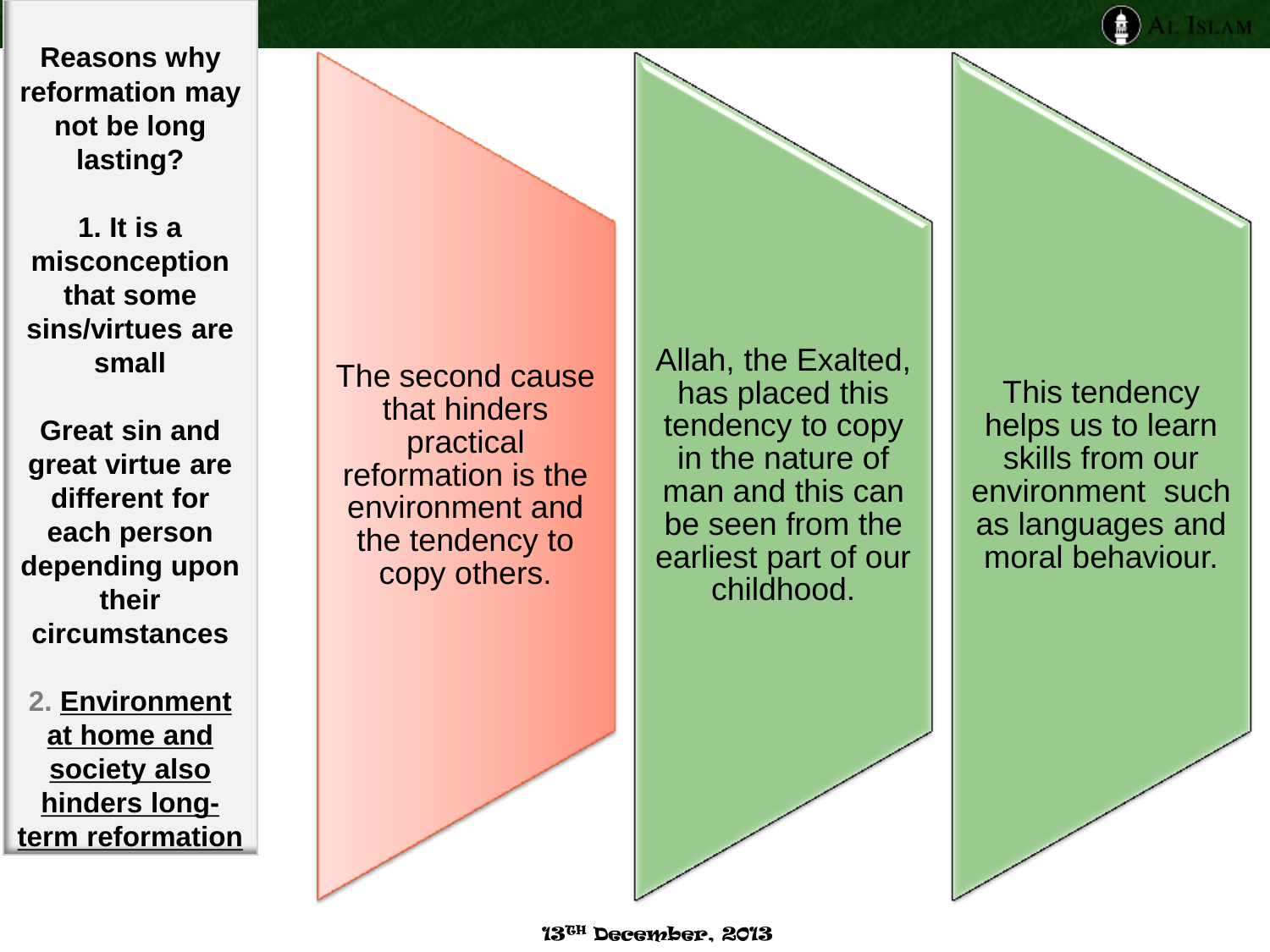**1. It is a misconception that some sins/virtues are small**

**Great sin and great virtue are different for each person depending upon their circumstances**

**2. Environment at home and society also hinders longterm reformation** If the parents are righteous and observe salat, recite the Holy Quran, promote an atmosphere of love and affection and abhor falsehood, then the children will also adopt virtues



But if, on the contrary, parents show unsavory behaviour at home, then because of that tendency to copy, their child learns these same bad things.

When he goes out, whatever he sees in the surroundings and in the friends he tries to learn those things. **This is why again and again draw the attention of the parents that they should also keep an eye on the outside environment of the children**. And even within the house the programs that they watch on the television or see through the internet access, they should keep an eye on those also.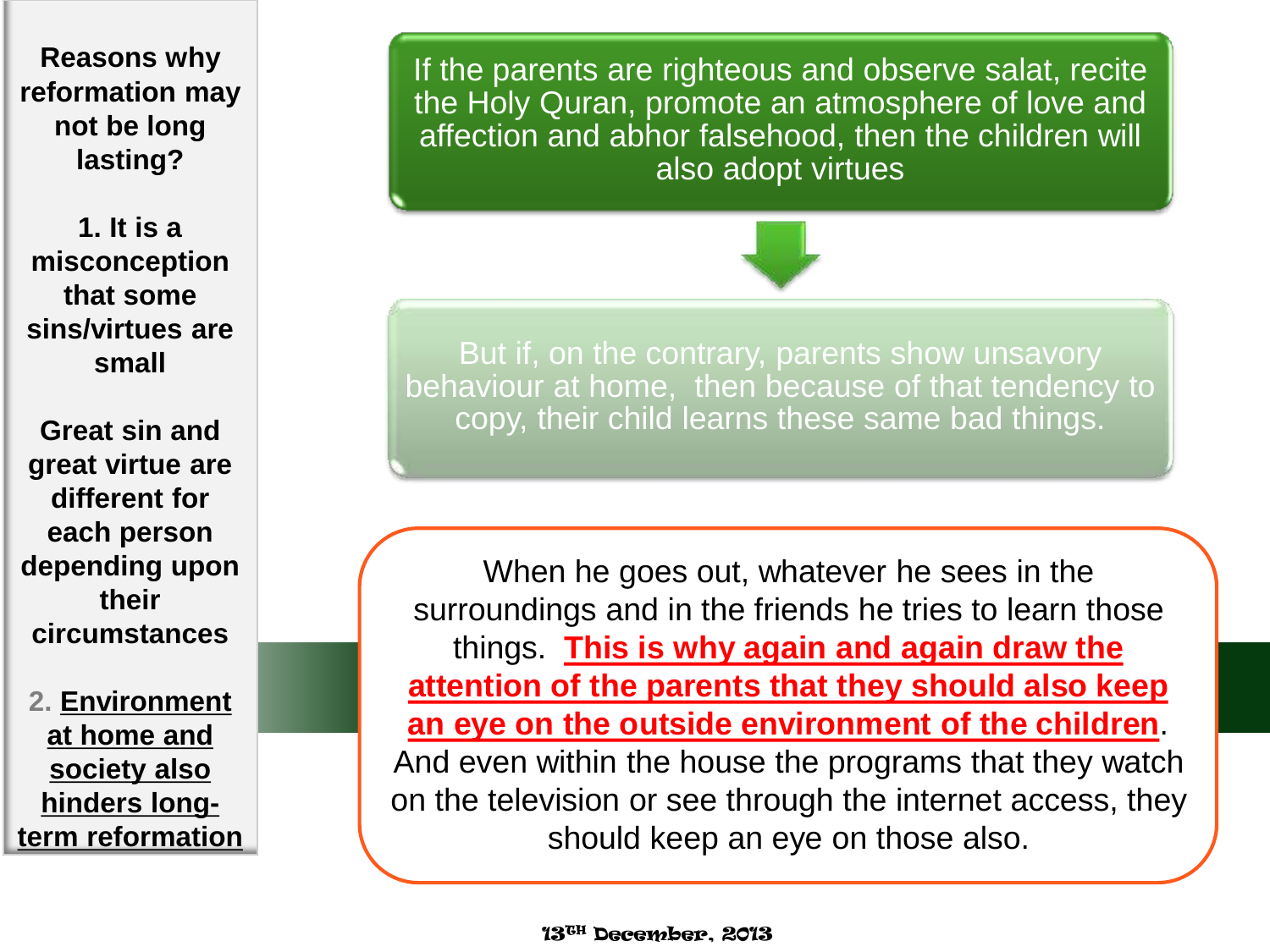**1. It is a misconception that some sins/virtues are small**

**Great sin and great virtue are different for each person depending upon their circumstances**

**2. Environment at home and society also hinders longterm reformation** Then this is also worthy of attention that the age in which the children can be trained begins from their earliest years.

> The parents should never think that the child is still very young, what does he know.

He knows everything, and the child observes every act of his parents and these things are leaving a long lasting impression on his mind.

And then a time arrives when he starts to copy those things.

Children become set in their ways early on and so when they get older they will not accept anything different.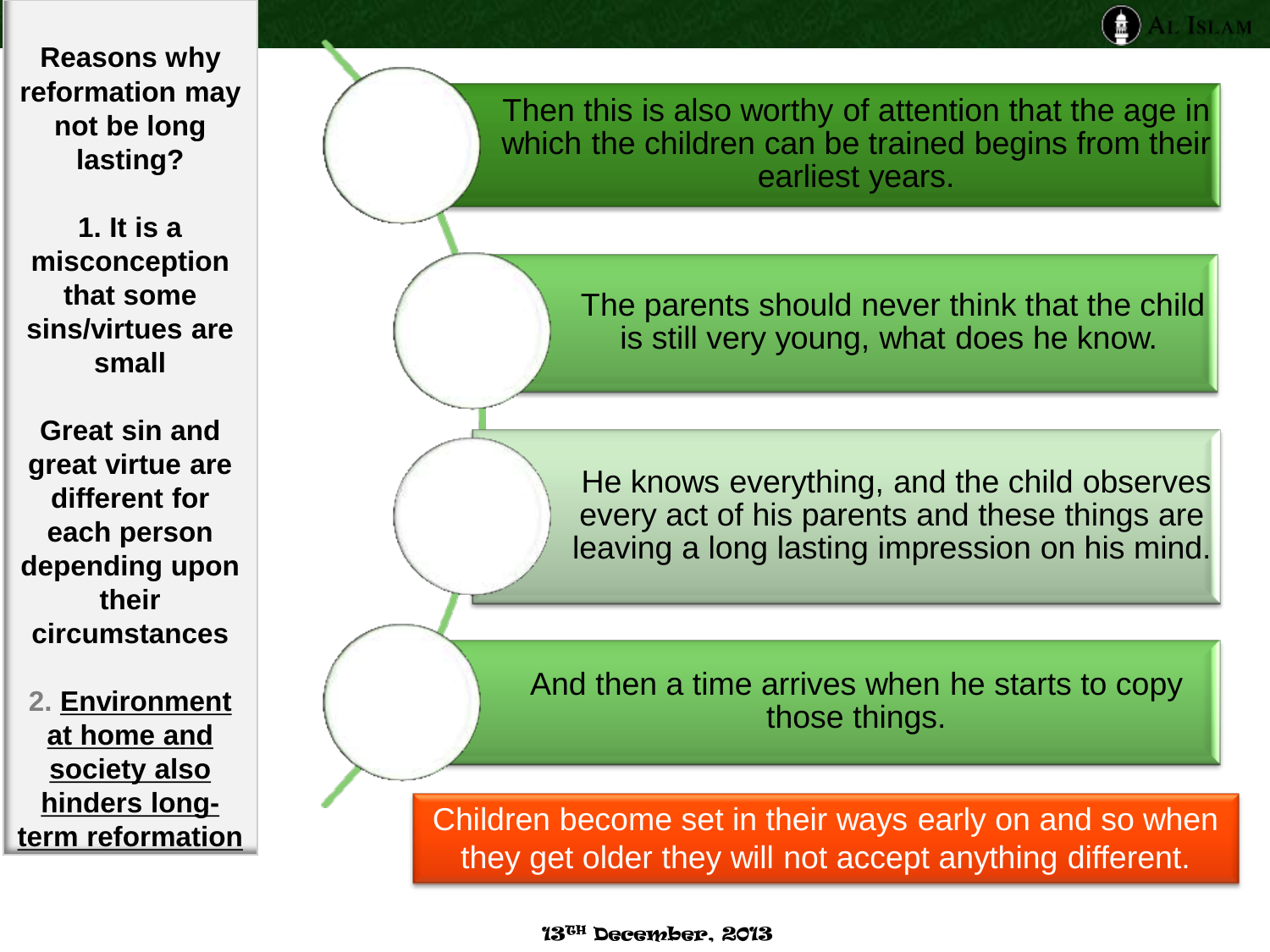**1. It is a misconception that some sins/virtues are small**

**Great sin and great virtue are different for each person depending upon their circumstances**

**2. Environment at home and society also hinders longterm reformation** So this is a very great responsibility of the parents that they, by their actions, ..



… should make their children such as observe prayer, make them truthful, impart to them the other high moral qualities.

They should avoid taking false oaths so that the children too can be safeguarded against these things.

Hazrat Musleh Maood (ra) says that actions can be seen, so they are copied and spread widely; whilst belief can not be seen, so it remains in its own limited circle.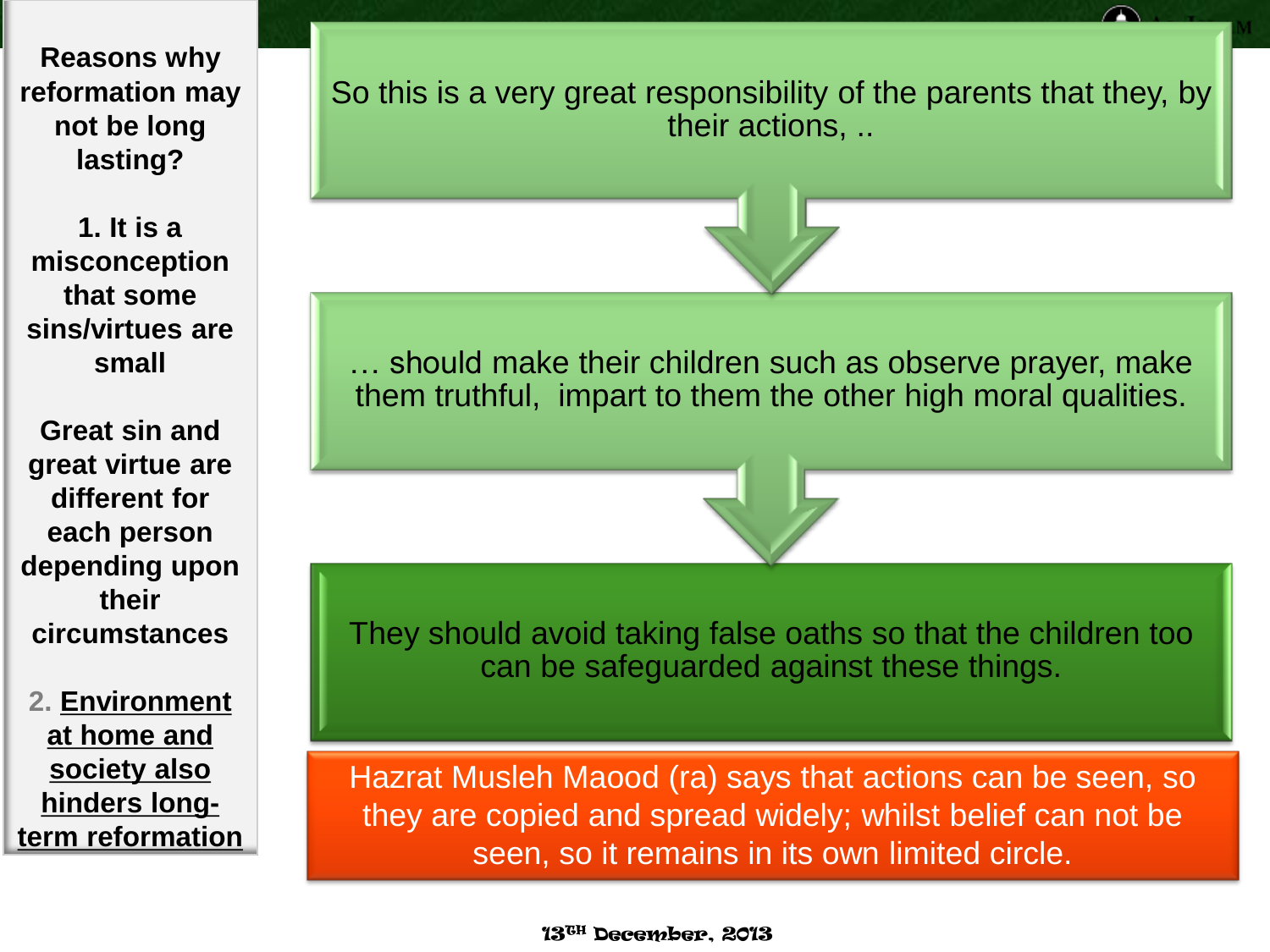**1. It is a misconception that some sins/virtues are small**

**Great sin and great virtue are different for each person depending upon their circumstances**

**2. Environment at home and society also hinders longterm reformation**

Explaining that actions have a more powerful impact than belief, Huzoor (aba) explained that

.. **the example of belief** is like that of propagating a plant by attaching a cutting ( which grows slowly and has a limited potential)

Whereas the **example of action** is like a plant that propagates by planting of seeds.

The seed grows by being planted in soil and it begins to grow by itself as soon as a suitable climate becomes available.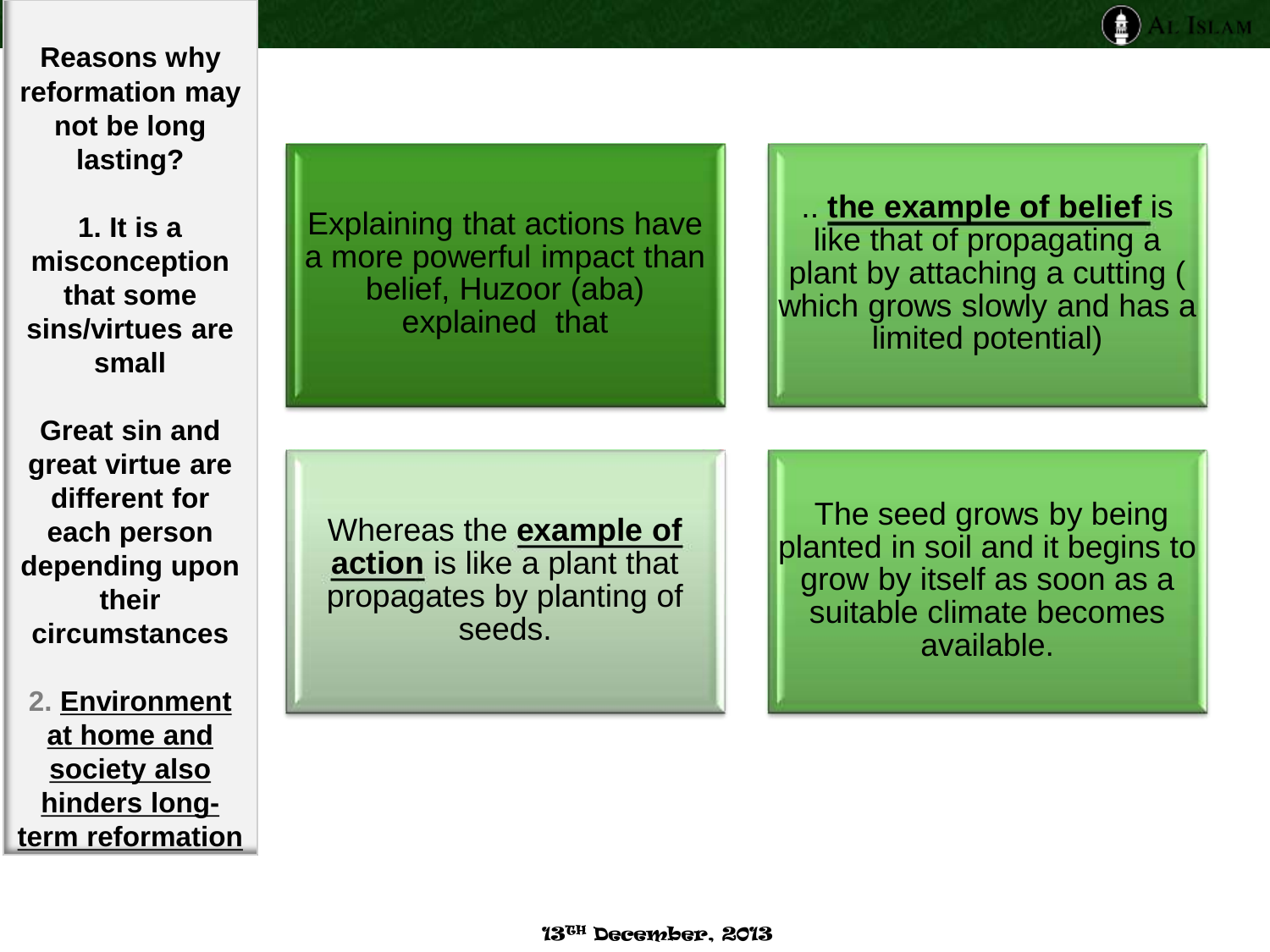**1. It is a misconception that some sins/virtues are small**

**Great sin and great virtue are different for each person depending upon their circumstances**

**2. Environment at home and society also hinders longterm reformation** So it is very easy for bad actions to propagate and spread.

> And this spreads in society by the bad actions of our own people as well as through the bad actions of outsiders.

So there is a great deal of impact of the society on the spread of good and bad deeds.

So we must always keep these things in front of us.

May Allah enable us always to keep our attention focused on practically reforming ourselves and our children.

13TH December, 2013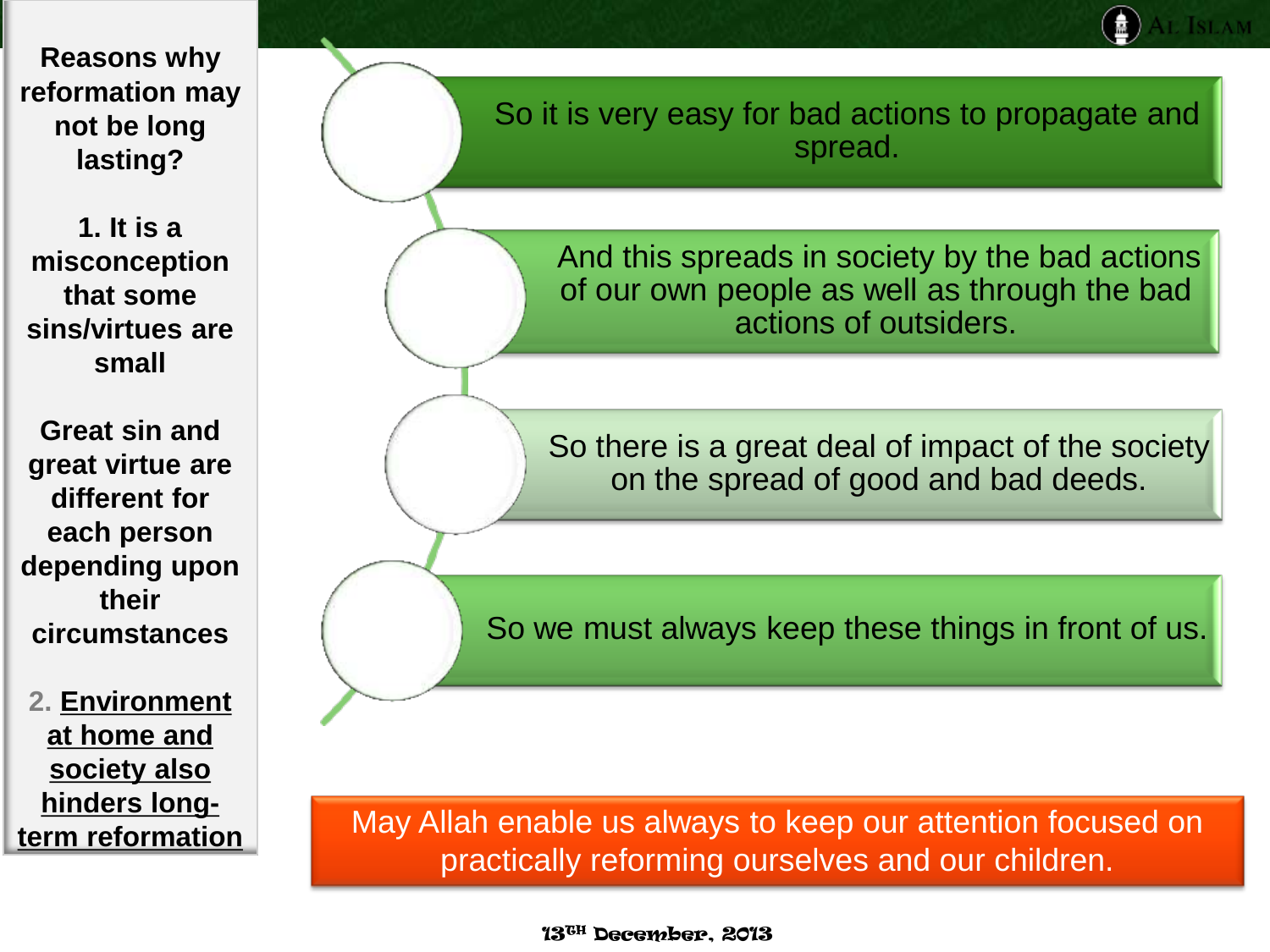

镇武国

Today there is also a very sad news. And I shall lead the Janaza prayer after Jumu'ah of Khalid Ahmad Albaraqi Sahib of Syria. Khalid Baraqi Sahib was an engineer. He was of 37 years old. His parent were blessed in 1986 to take the bai'at - they were the first to do so in that area - and his father faced a lot of opposition as a result. In 1989 he had also to spend six months in jail as a result.

Similarly in the current situation in Syria his father was arrested twice, once in 2012 and then again in 2013. All the brothers and sisters of Khalid Buraqi Sahib are Ahmadis since birth. He was arrested on the evening of September 18, 2013 by some branch of the intelligence agency. After that no news could be gotten about him until December 9, 2013 when his father was called by a branch of the military intelligence and there he was given some papers related to his son and was told that his son had died on October 28, 2013. Inna lillahay wa inna elaihay rajayoon. His body was also not returned to his father.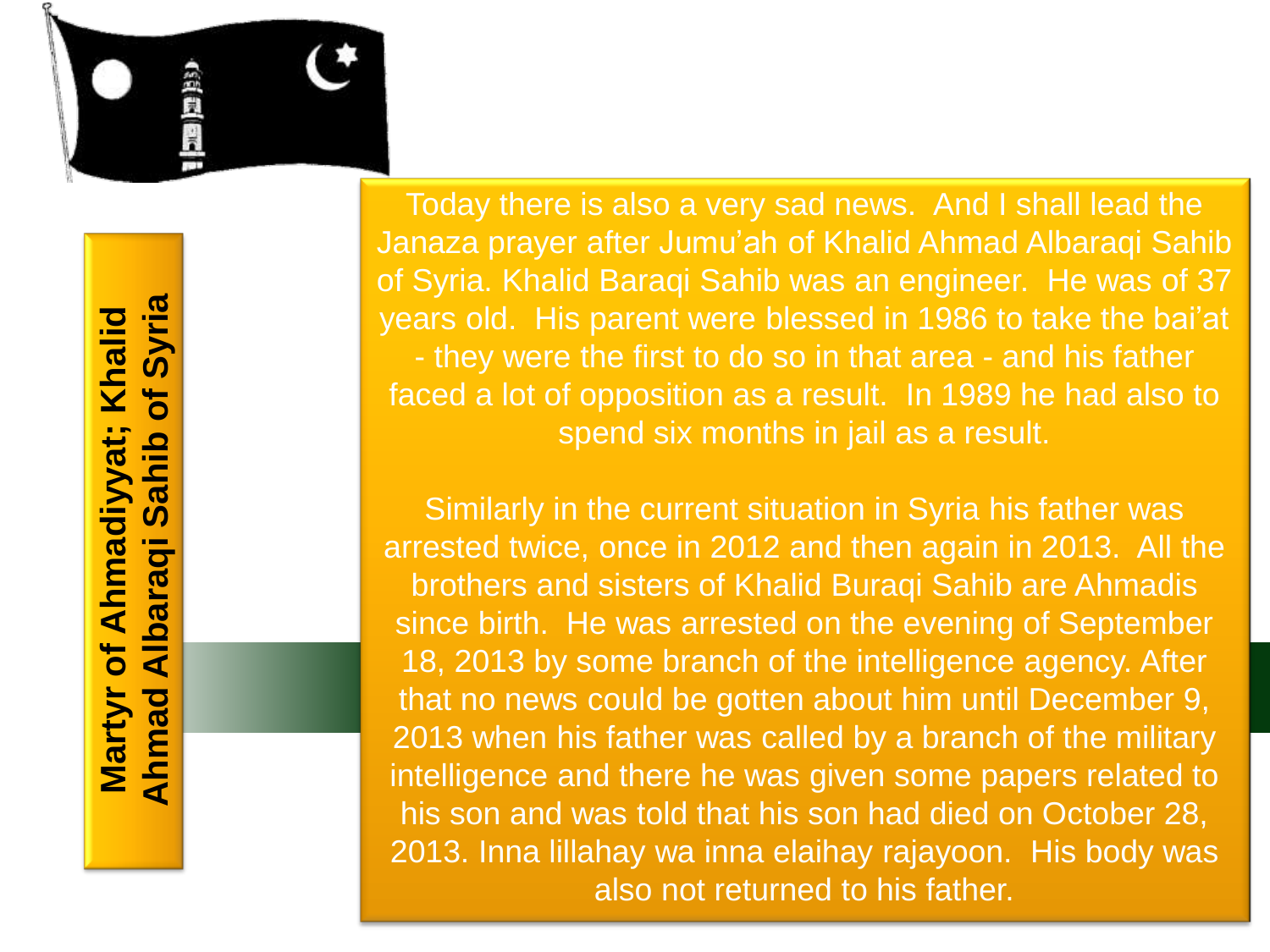

It is quite likely that he was tortured as a result of which he died. The piety, righteousness and high moral qualities of Albaraqi Sahib and his level of religious knowledge are borne witness to by many Ahmadis and non-Ahmadis of the region. His voice at the time of reciting the Holy Quran was extraordinarily beautiful. He possessed a very soft heart and cared for others and carried out all assigned duties with great zeal and attention. Sincerity, cooperation and love of the Nizaam of the Jama'at and Khilafat was a part of his beautiful personality. He loved his country and its people. He was President of a local Jama'at also. He was serving at the moment of his arrest as Secretary Talimul Quran and Waqf-e-Aarzee. He was a Moosi. He paid his chandas with regularity. His wife is also an Ahmadi and they have three children.

Daughter Shurook and son Ahmad both are under six years old and Hisamud Din, who was born just a few weeks prior to the arrest, is a Waqf-e-Nau child and enrolled in this Scheme.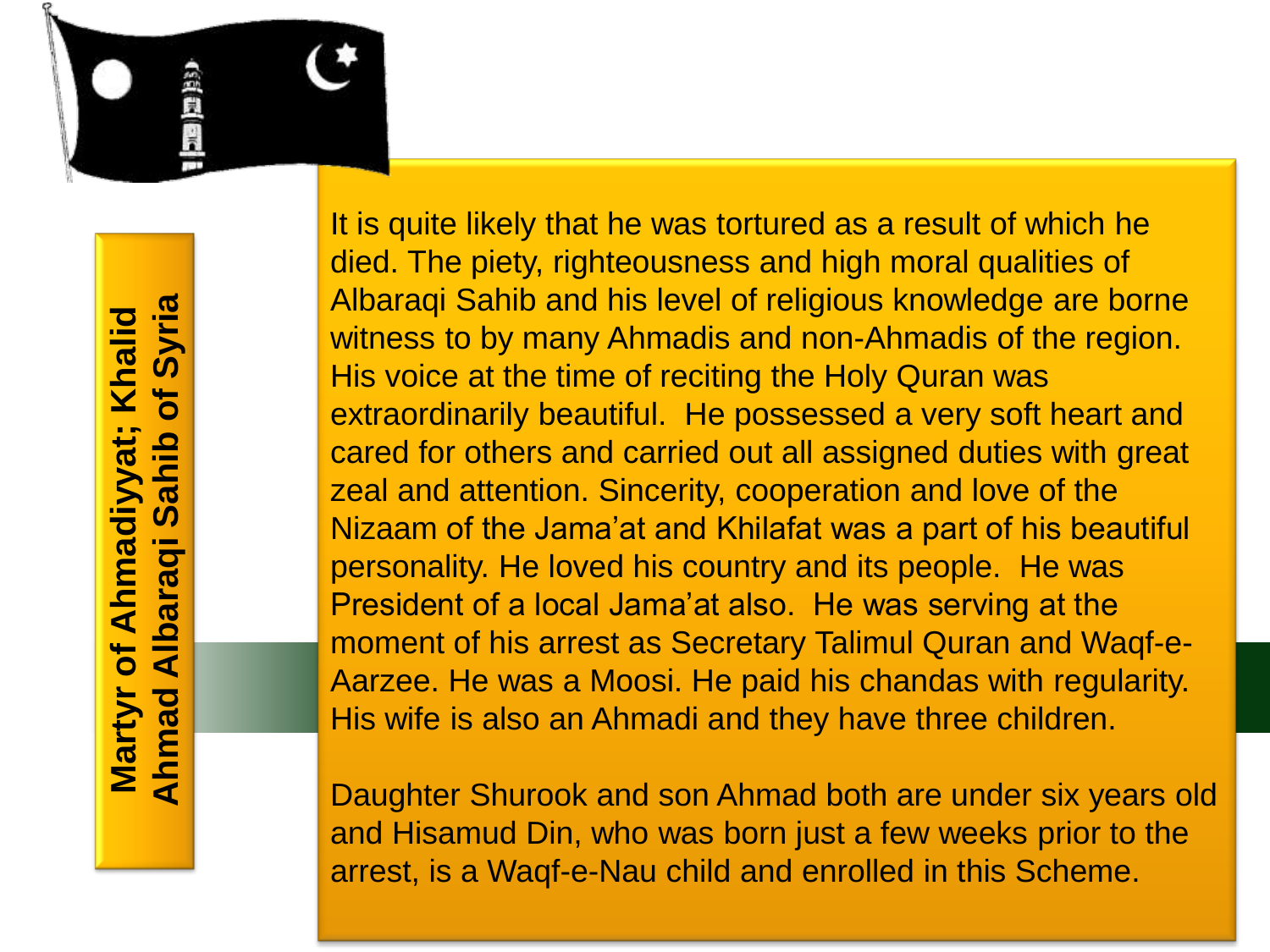

Syria **Ahmad Albaraqi Sahib of SyriaMartyr of Ahmadiyyat; Khalid**  Khalid  $\overline{\mathbf{b}}$ Ahmadiyyat; <u>did</u>  $\overline{\mathbf{c}}$ <u>ທ</u> Albaraqi  $\overline{\mathbf{b}}$ **Martyr** Ahmad

Khalid Albaraqi Sahib had written on his Facebook page before his arrest that love of one's country is a part of faith. O God safeguard our country and free it from all difficulties and make it stronger than before and more beautiful and make its people closer to Thyself. And O God make the hearts of its people incline towards each other and make them such as would love each other. O God help the righteous people of this land spread peace and security forever. *May Allah accept this prayer in favor of this country and for the whole of the Muslim Ummah so that the disorder that prevails there comes to an end.*  Tahir Nadeem Sahib says that he maintained contact with him via email. During our stay in Syria we came to know him. He was an example of hospitality and simplicity and humility. He was a young man who was happy and righteous. He used to live in a residence of the Jama'at in Damascus which was used as a center for the Jama'at. He had such a great desire for knowledge that he would come with a cousin of his and we would discuss many things. Whichever book of the Jama'at he would find, he would read with great love and attention. He would take out old books and issues of Al Bushra magazines of the Jama'at and find subjects in those old magazines and wrote them again on the computer and sent them to us. He would help us with the work of translations.